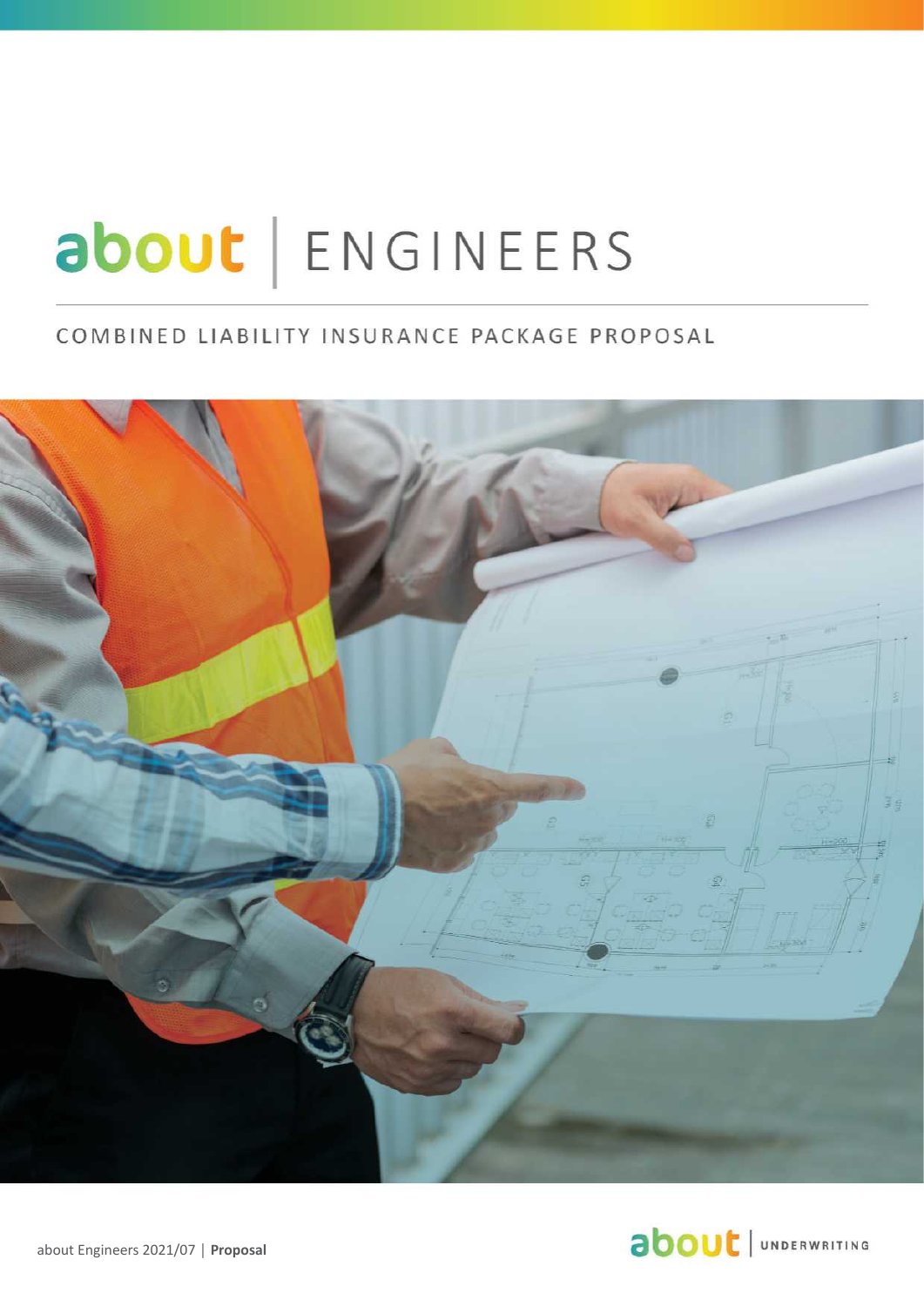#### **IMPORTANT INFORMATION: PLEASE READ THE FOLLOWING INFORMATION BEFORE COMPLETING THIS PROPOSAL**

#### **Obtaining a Quotation**

To minimise delays in obtaining a quotation please provide complete answers to all questions in this proposal and attach relevant brochures, CVs, etc. that you believe will help us understand your business.

#### **Your Duty of Disclosure**

The requirement of full and frank disclosure of anything which may be material to the risk for which you seek cover (for example, claims, whether founded or unfounded), is of the utmost importance with this type of insurance.

Before you enter into an insurance contract, you have a duty to tell us anything that you know, or could reasonably be expected to know, that may affect our decision to insure you and on what terms.

You have this duty until we agree to insure you.

You have the same duty before you renew, extend, vary or reinstate an insurance contract.

You do not need to tell us anything that:

- reduces the risk we insure you for; or
- is common knowledge; or
- we know or should know as an insurer; or
- we waive your duty to tell us about.

#### **Non-disclosure (if you do not tell us something)**

If you do not tell us anything you are required to, we may cancel your contract or reduce the amount we will pay you if you make a claim, or both.

If your failure to tell us is fraudulent, we may refuse to pay a claim and treat the contract as if it never existed.

#### **Defence Costs & Averaging Provision**

General Conditions within the policy provides that if your liability for any Claim is for an amount in excess of the amount of the limit of liability, then we, where applicable shall only cover the same proportion of such defence costs as the limit of liability bears to the total amount to be paid dispose of the claim (exclusive of defence costs).

#### **Claims Made and Notified Policy**

The cover provided under this policy may include insurance that operates on a 'Claims Made and Notified' basis. This means that the policy will only cover you for claims made against you and notified to us in writing during the period of insurance.

Where a 'Retroactive Date' is specified in your policy schedule, your policy only covers any claim made against you during the period of insurance that arises from any conduct, act, error or omission that occurred on or after the Retroactive Date.

Section 40(3) of the *Insurance Contracts Act 1984* (Cth) provides that where an insured gives notice in writing to the insurer of facts that might give rise to a claim against the insured as soon as reasonably practicable after the insured became aware of those facts but before the period of expiry, the insurer is not relieved of liability under the insurance contract in respect of the claim, by reason only that it was made after the expiration of the period of insurance.

The above right arises solely under Section 40(3) of the *Insurance Contracts 1984* (Cth) and not under your insurance policy.

#### **Liability assumed by you under a contract or agreement**

It is not possible for you to transfer to us the entire spectrum of legal liabilities which you may be compelled to bear under the terms of a wide variety of Indemnity and/or Hold Harmless Clauses frequently inserted into commercial business contracts by principals, lessors or other parties.

Liability assumed by you under contract or agreement is only covered to the extent described in your insurance policy.

Prior to accepting legal liability for loss, destruction, damage or injury, which would not otherwise have attached to you at law, you should contact your insurance broker to enquire whether your insurance policy covers such liability or, if not, whether it may be so extended.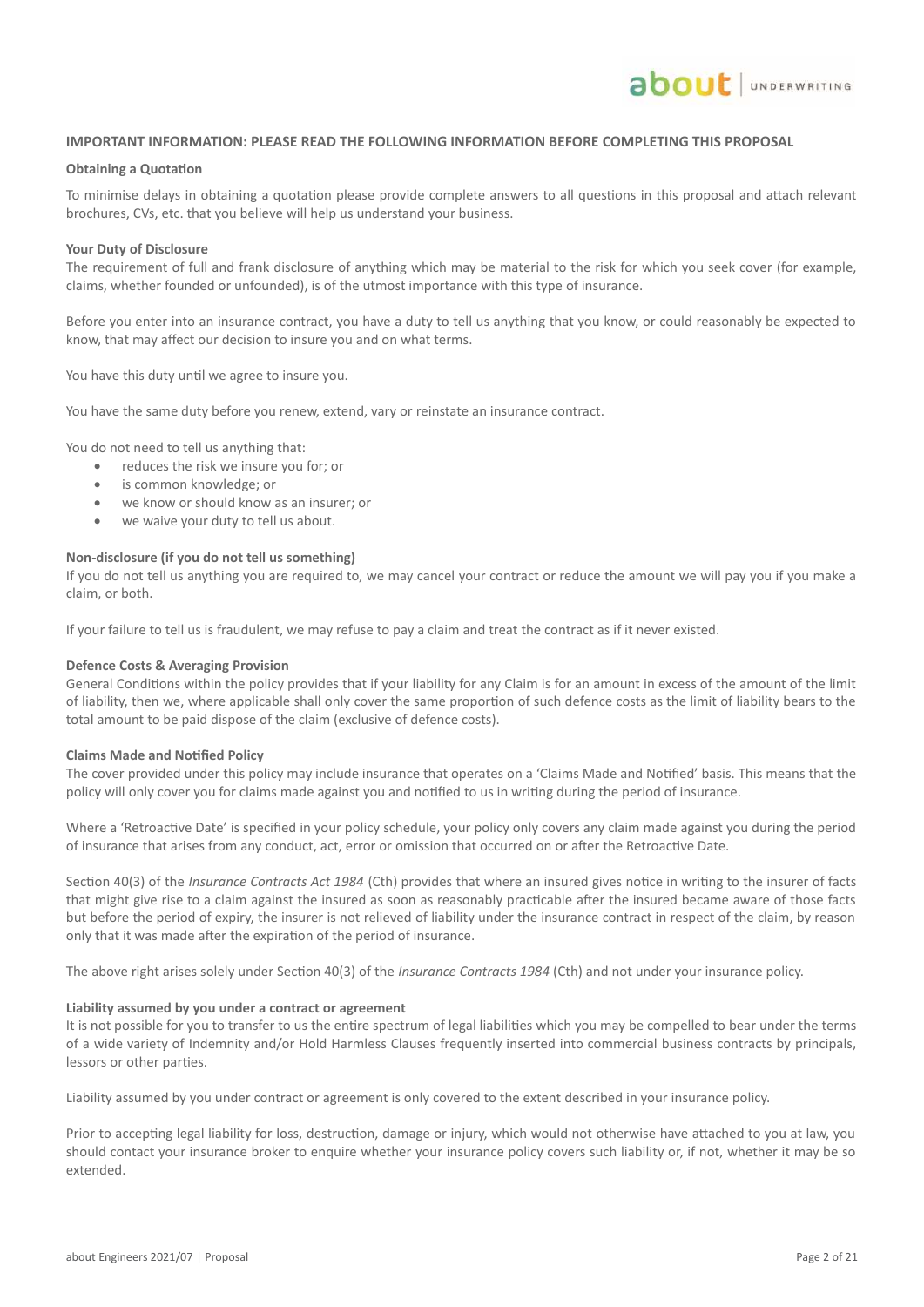#### **Subrogation Agreements**

Where another person would be liable to compensate you for any legal liability for loss, destruction, damage or injury otherwise covered by this insurance, but you have agreed with that person either before or after the loss, destruction, damage or injury occurred that you would not seek to recover any monies from that person, we will not cover you under this insurance for such legal liability for loss, destruction, damage or injury.

#### **Privacy**

About Underwriting value the privacy of your personal information and we will ensure the handling of your personal information is dealt with in accordance with the *Privacy Act 1988* (Cth) (the Act) and the relevant Australian Privacy Principals. Our full privacy policy can be accessed at **aboutunderwriting.com.au** 

When we provide insurance products and/or services, we ask you for the personal information we need to assess applications for insurance policies, to administer and manage insurance policies and to investigate and handle claims. This can include a broad range of information ranging from your name, date of birth, address and contact details to other information about your personal affairs including your profession, financial affairs including financial statements, any criminal convictions or claims.

We may need to disclose personal information that you provide us to contractors, coinsureds, insurers and underwriters (who may be located overseas), lawyers, claims adjusters and others engaged by About Underwriting to enable them to administer policies or handle claims. Regardless of the information shared, we will take all reasonable steps to ensure that the above parties protect your information in the same way that we do.

Our Privacy Policy shown in the above link contains information about how you can access the information we hold about you, ask us to correct it, or make a privacy related complaint. You can obtain a copy from our Privacy Officer by emailing to privacy@aboutunderwriting.com.au

#### **Consent**

By visiting any of our websites, online quotation systems, applying for, renewing or using any of our products or services you agree to your information being collected, held, used and disclosed as set out in our Privacy Policy.

#### **Claims Conditions**

#### Reporting and Notice

Every claim made against you (the insured) shall be notified to us as soon as practicable, and in any event, prior to the expiry of the Period of Insurance or Extended Reporting Period (if applicable), and all documentation and correspondence pertaining to such claim shall be forwarded to us as soon as practicable after receipt.

All notifications of claims must be sent to:

#### claims@aboutunderwriting.com.au

Attention: Claims Manager About Underwriting Pty Ltd PO Box 16106 Collins Street West, Melbourne, VIC 8007

#### Summary

You agree:

- at your expense, to give us all information that will assist us, our investigators and legal representatives, cooperate fully with us and do all things reasonably practicable to avoid or diminish any claim.
- to waive any claim for legal professional privilege to the extent only that the privilege would otherwise prevent any investigator or legal representative from disclosing information to us.
- not to admit liability, settle or incur any costs for a claim without our prior written consent.
- that we shall be entitled to have the conduct of any claim and may do so in your name.

The claims conditions are more fully described in the "claims conditions" sections of the accompanying policy.

#### **Complaints, Disputes or Feedback**

If you wish to make a complaint or provide feedback about our products or services, or a Privacy breach, you can contact us at complaints@aboutunderwriting.com.au or privacy@aboutunderwriting.com.au Please refer to our complaints & disputes process detailed at aboutunderwriting.com.au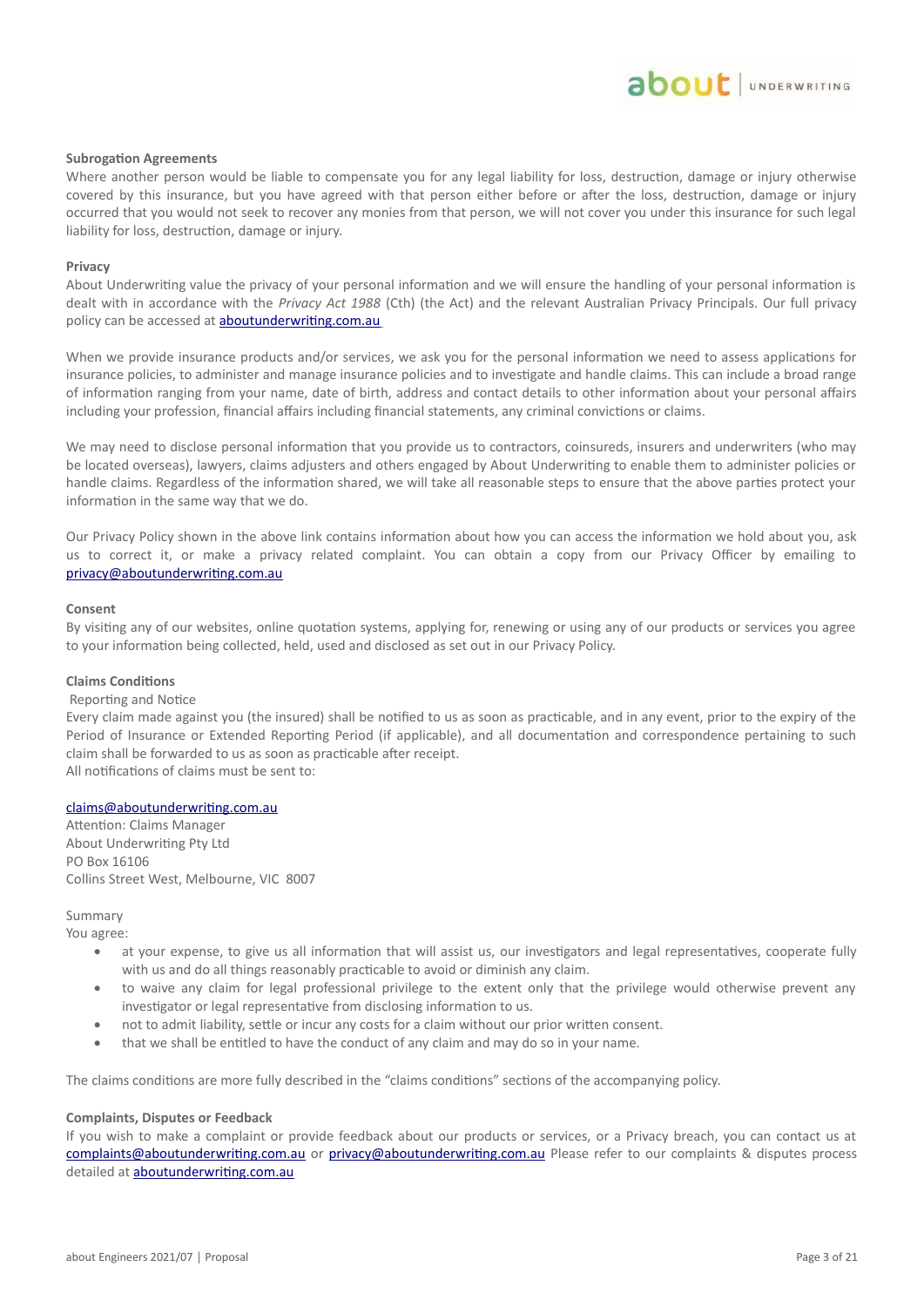

If this does not resolve the matter or you are not satisfied with the way a complaint has been dealt with, you should contact: Lloyd's Underwriters' General Representative in Australia Suite 1603 Level 16, 1 Macquarie Place Sydney NSW 2000 Telephone Number: (02) 8298 0700 Email: idraustralia@lloyds.com

Complaints that cannot be resolved can be escalated to an independent dispute resolution body; Australian Financial Complaints Authority (AFCA). This external dispute resolution body has the ability to make decisions of which About Underwriting are obliged to comply. Contact details are:

> Australian Financial Complaints Authority Phone: 1800 931 678 Fax: (03) 9613 6399 Email: info@afca.org.au Internet: https://www.afca.org.au GPO Box 3, Melbourne, VIC 3001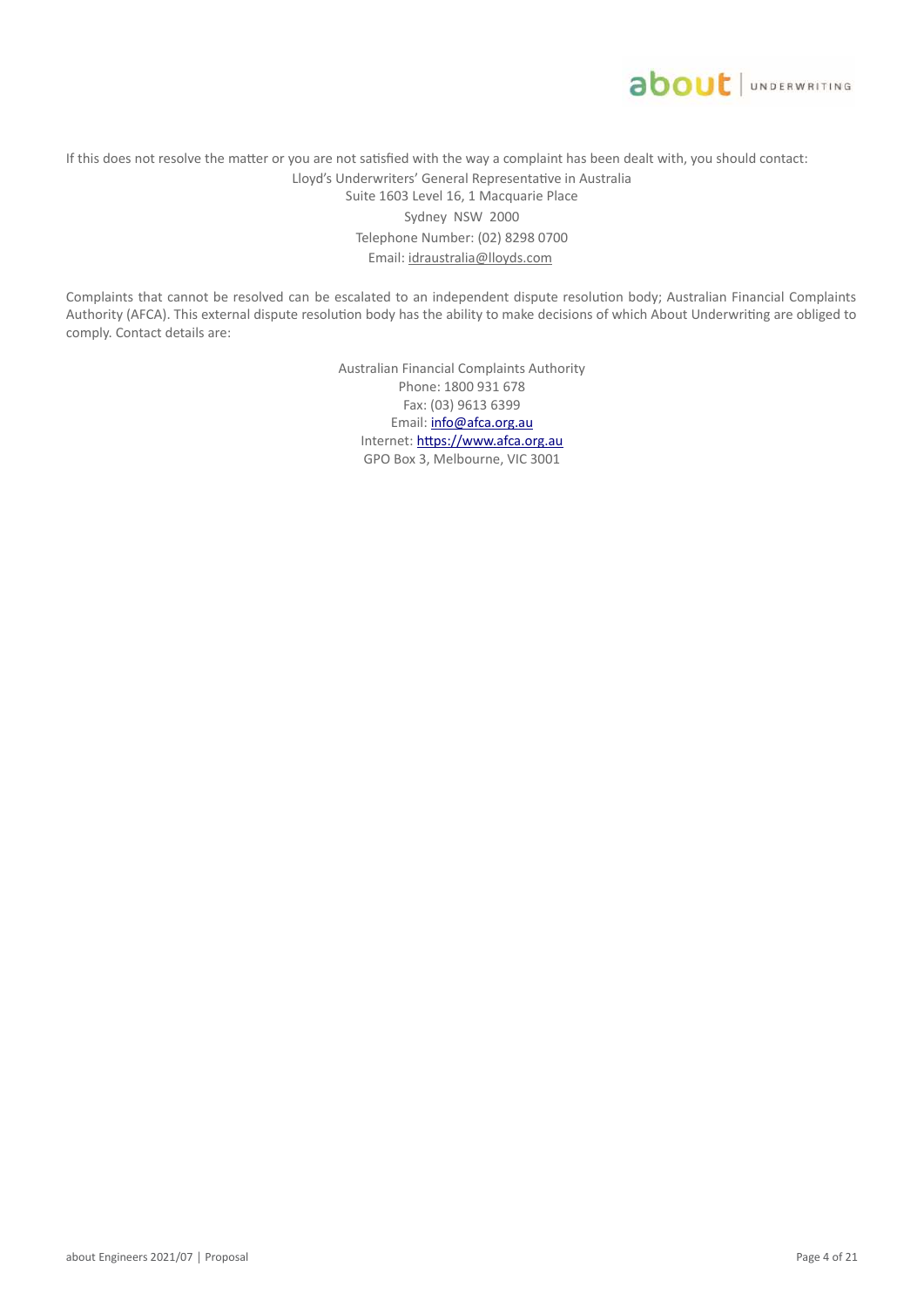

## **Engineering Professionals Proposal**

This Proposal is for Professional Indemnity with optional General and Products Liability; specific to Engineering Professionals.

"You/your" in this Proposal means the "Named Insured".

# 1. Named insured(s): 2. Trading name(s): 3. Name of contact person: Telephone:  $\vert$  Mobile:  $\vert$  Mobile: Facsimile: Email Address: 4. ABN: Are you registered for GST? 5. Web address(es): 6. Principal business address: 7. Other business locations: **About you**  $\Box$  Yes  $\Box$  No

## **About the business**

8. Please provide a detailed description of the Professional Services: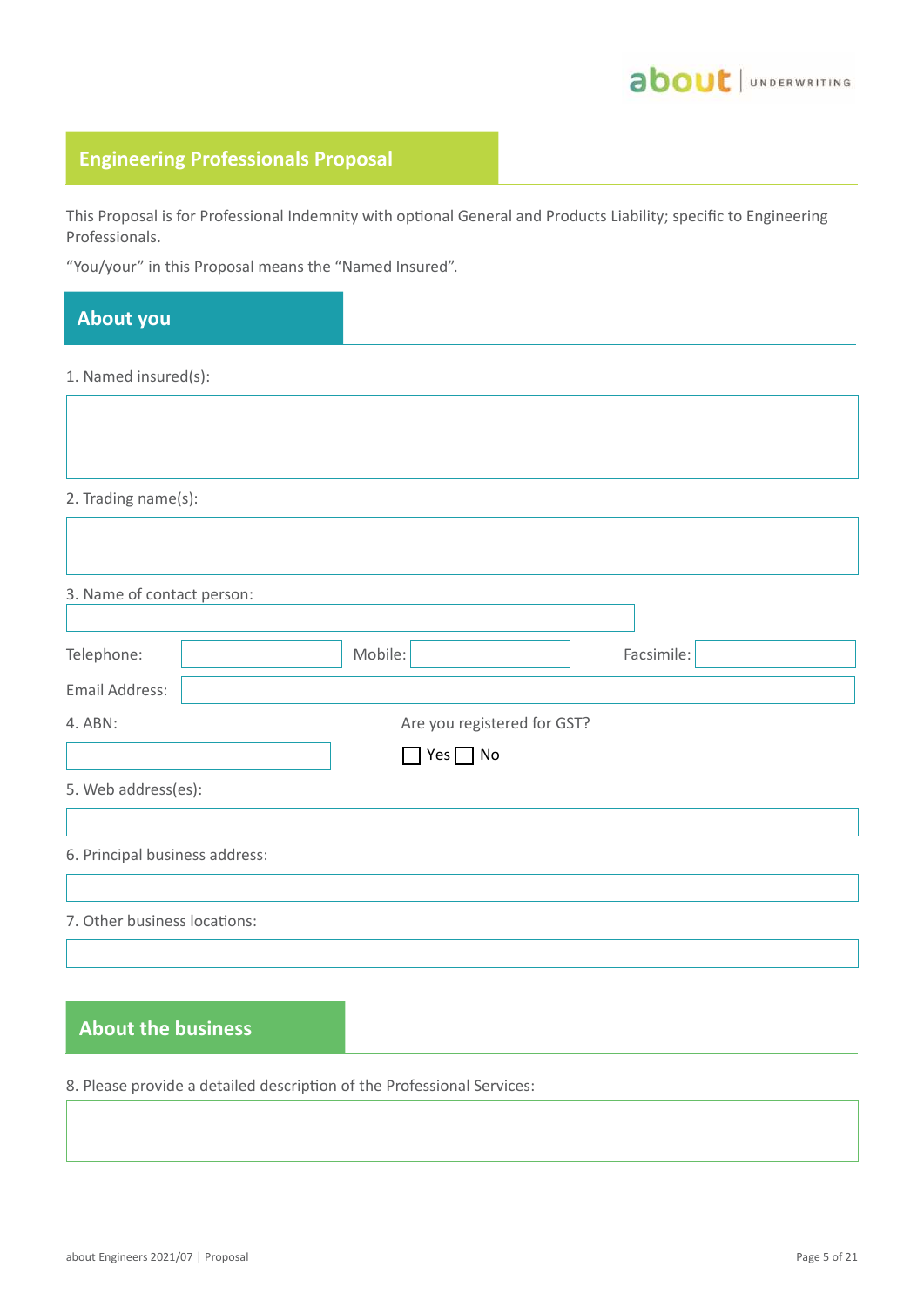Please attach any relevant brochures or other documentation.

9. Business commencement date:

10. Principals, Partners or Directors details:

**Please provide a CV for each Principal, Partner or Director**

| Name of Principals, Partners or Age<br><b>Directors</b> | <b>Qualifications</b> | <b>Date Qualified</b><br>(DD/MM/YYYY) | <b>Years Practising as</b><br>Principal |                             |
|---------------------------------------------------------|-----------------------|---------------------------------------|-----------------------------------------|-----------------------------|
|                                                         |                       |                                       | <b>This</b><br>Practice                 | <b>Previous</b><br>Practice |
|                                                         |                       |                                       |                                         |                             |
|                                                         |                       |                                       |                                         |                             |
|                                                         |                       |                                       |                                         |                             |
|                                                         |                       |                                       |                                         |                             |

| 11. | a) Employees                        | <b>Number of Staff</b> |
|-----|-------------------------------------|------------------------|
|     | Principals/Partners/Directors       |                        |
|     | <b>Qualified Technical Staff</b>    |                        |
|     | Other Professional Staff            |                        |
|     | Administrative/Clerical             |                        |
|     | <b>Total</b>                        |                        |
|     |                                     |                        |
|     | b) Total Payroll                    | \$                     |
|     | Payments to Consultants/Contractors | \$                     |
|     | Payments to Labour Hire Workers     | \$                     |
|     |                                     |                        |

## 12. Please list your professional memberships:

| 13. Professional Fee income: |                         |                      |
|------------------------------|-------------------------|----------------------|
| Past financial year:         | Current financial year: | Next financial year: |
| \$                           | \$                      | \$                   |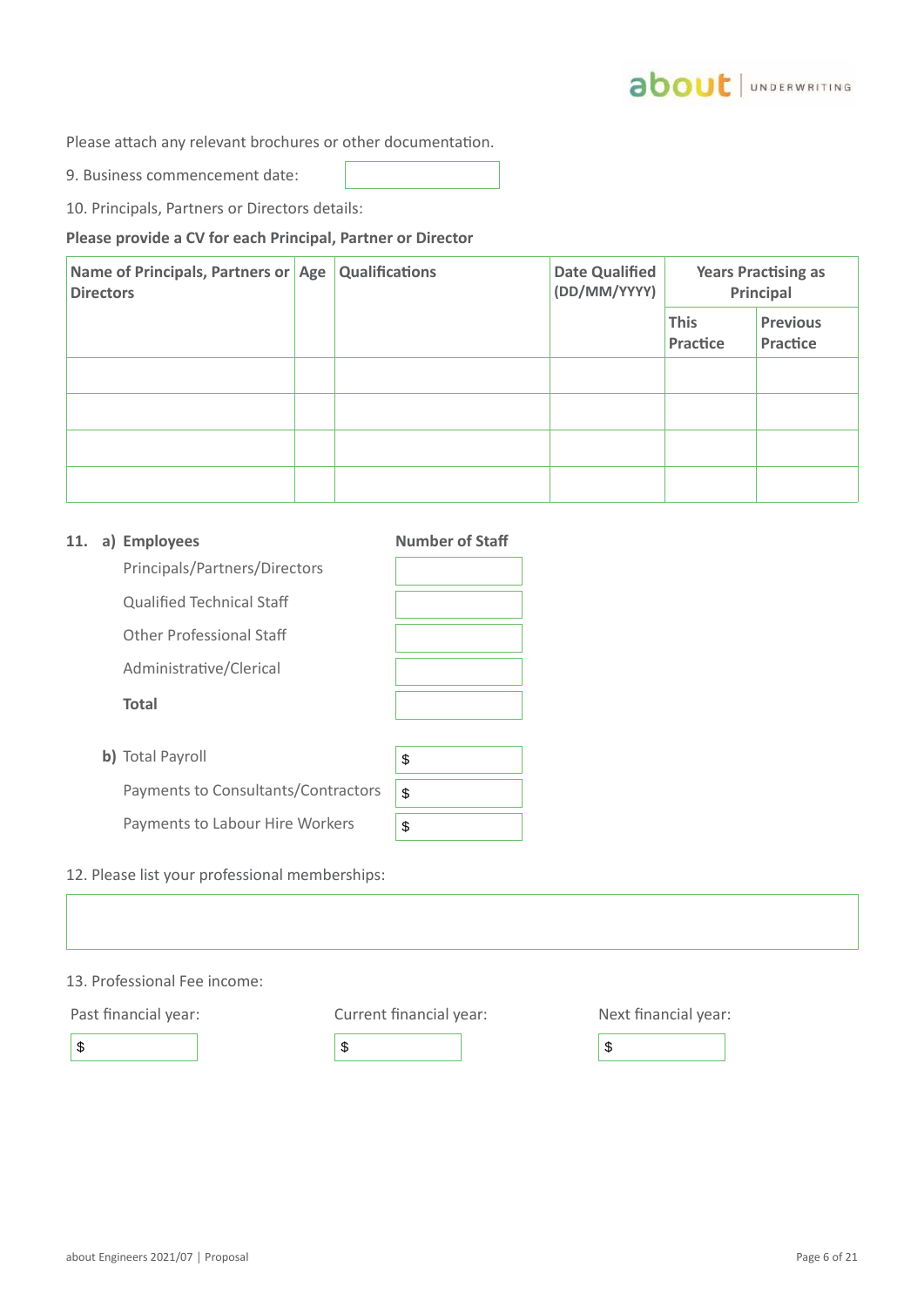## about | UNDERWRITING

14. Please state the percentage of fee income derived from each of the following activities in the past financial year:

| <b>Activities</b>                    | % of Total<br>fee income | % let to<br>outside<br>consultants | <b>Activities</b>                                  | % of Total<br>fee income outside | % let to<br>consultants |
|--------------------------------------|--------------------------|------------------------------------|----------------------------------------------------|----------------------------------|-------------------------|
| Architecture                         |                          |                                    | Oil & Gas Engineering                              |                                  |                         |
| <b>Building Design</b>               |                          |                                    | Project Management                                 |                                  |                         |
| <b>Acoustic Engineering</b>          |                          |                                    | <b>Fire Engineering</b>                            |                                  |                         |
| Aerospace Engineering                |                          |                                    | Inspection Services (not part of other activities) |                                  |                         |
| <b>Chemical Engineering</b>          |                          |                                    | <b>Statutory Building</b>                          |                                  |                         |
| Civil Engineering                    |                          |                                    | <b>Insurance Claims Assessments</b>                |                                  |                         |
| Traffic & Transport Engineering      |                          |                                    | Pre-Purchase                                       |                                  |                         |
| Town Planning & Subdivisions         |                          |                                    | Owner Builder                                      |                                  |                         |
| Waterways & Drains                   |                          |                                    | <b>Statutory Essential Services</b>                |                                  |                         |
| All Other                            |                          |                                    | <b>Structural Engineering</b>                      |                                  |                         |
| <b>Construction Management</b>       |                          |                                    | Foundations, Footings & Slabs                      |                                  |                         |
| <b>Electrical Engineering</b>        |                          |                                    | Underpinning, Shoring Up                           |                                  |                         |
| Environmental                        |                          |                                    | Major Earthworks                                   |                                  |                         |
| Appraisals                           |                          |                                    | All Other Structural Engineering                   |                                  |                         |
| <b>Impact Assessments</b>            |                          |                                    | Surveying:                                         |                                  |                         |
| Audits                               |                          |                                    | Land                                               |                                  |                         |
| Engineering                          |                          |                                    | Quantity                                           |                                  |                         |
| <b>Geotechnical Engineering</b>      |                          |                                    | <b>Building</b>                                    |                                  |                         |
| Hydraulic/Plumbing Engineering       |                          |                                    | Marine                                             |                                  |                         |
| Marine Engineering                   |                          |                                    | Traffic & Transport                                |                                  |                         |
| <b>Mechanical Engineering</b>        |                          |                                    | <b>Town Planning</b>                               |                                  |                         |
| General                              |                          |                                    | <b>Drafting</b>                                    |                                  |                         |
| Heating/Ventilation/Air Conditioning |                          |                                    | <b>Interior Design</b>                             |                                  |                         |
| Hydraulic                            |                          |                                    | <b>Management Activity</b>                         |                                  |                         |
| Systems or Process Engineering       |                          |                                    | Asset Management                                   |                                  |                         |
| Testing & Evaluation                 |                          |                                    | <b>Quality Assurance</b>                           |                                  |                         |
| Mining Engineering - aboveground     |                          |                                    | <b>Risk Management</b>                             |                                  |                         |
| Mining Engineering - belowground     |                          |                                    | Other                                              |                                  |                         |
| <b>Nuclear Engineering:</b>          |                          |                                    | Other - Please Specify                             |                                  |                         |
|                                      |                          |                                    |                                                    |                                  |                         |

**Total must equal: 100%**

| 15. Please state the percentage of fees earned in the past financial year for the following categories: |  |                                          |  |  |  |
|---------------------------------------------------------------------------------------------------------|--|------------------------------------------|--|--|--|
| Acoustics & Noise Prevention                                                                            |  | Dams - agricultural/irrigation purposes  |  |  |  |
| Airports - 'Non Airside' Terminal Buildings & Infrastructure                                            |  | Dams of any other nature                 |  |  |  |
| Airports - 'Airside' Tarmacs, Aprons, etc                                                               |  | Design of Pollution Control Equipment    |  |  |  |
| Bridges that are pedestrian overhead                                                                    |  | Harbours & Jetties                       |  |  |  |
| Bridges that are insutu or precast concrete constructed in cantilever                                   |  | Hydrographic Surveys                     |  |  |  |
| Bridges that are prefabricated steel or precast concrete stayed by cables                               |  | Mine Process Control Equipment & Systems |  |  |  |
| Bridges that are prefabricated steel or precast concrete suspended by cables                            |  | Modular Building (repetitive design)     |  |  |  |
| Bridges that are prefabricated steel or precast concrete using non-standard beams                       |  | Nuclear or Atomic Projects               |  |  |  |
| Individual Dwellings (residential)                                                                      |  | Oil & Gas Pipelines                      |  |  |  |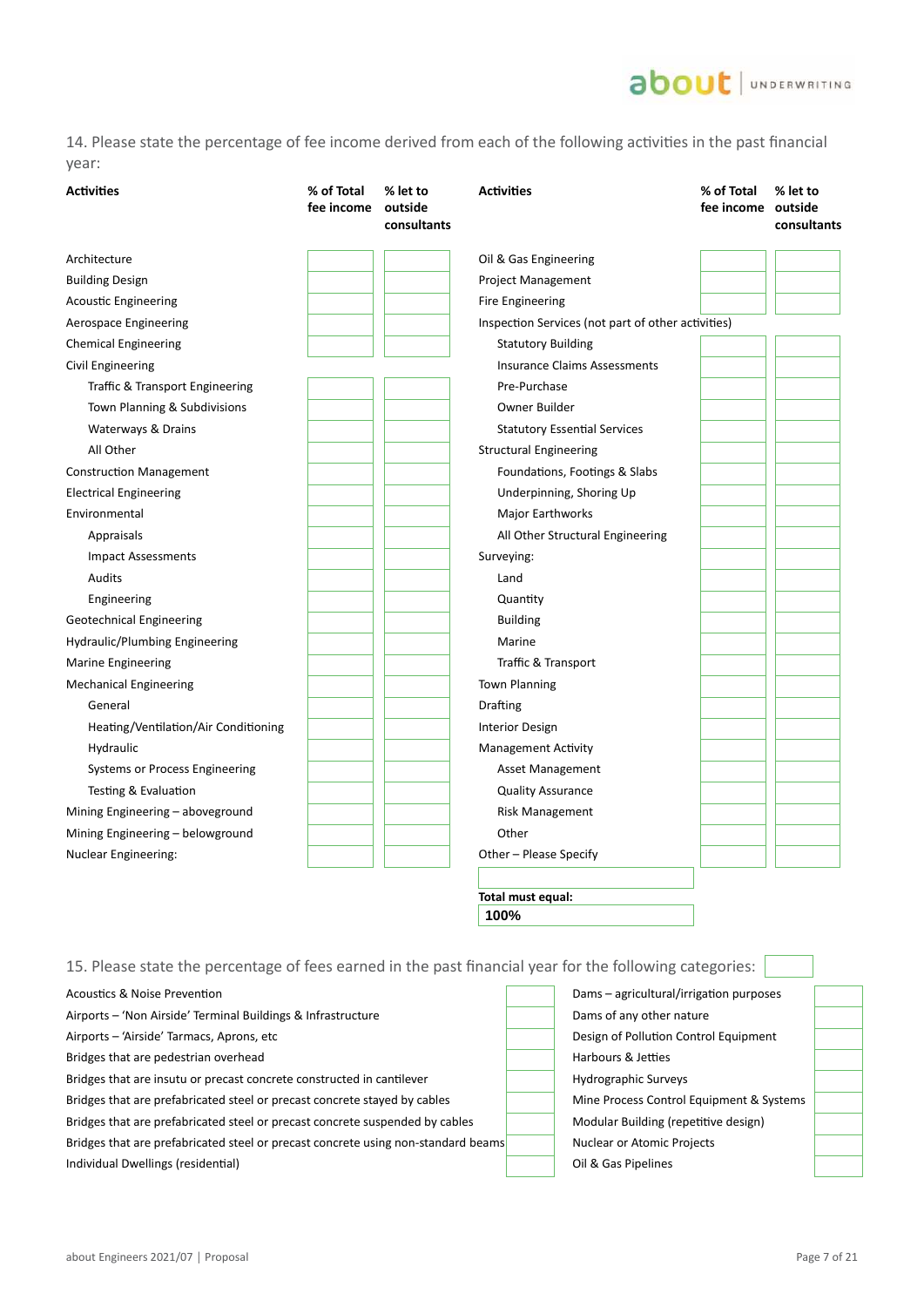## about | UNDERWRITING

| amount, please complete Appendix 1 - High-Rise Addendum on page 15)                                                                                                                                  | Low Rise Residential/Commercial (up to 3 storeys) – New Construction (if any<br>Railways |
|------------------------------------------------------------------------------------------------------------------------------------------------------------------------------------------------------|------------------------------------------------------------------------------------------|
| Low Rise Residential/Commercial (up to 3 storeys) - Internal Renovation/Fit out<br>(if any amount, please complete Appendix 1 - High-Rise Addendum on page 15)                                       | Road & Road Surveys                                                                      |
| High Rise Residential/Commercial (above 3 storeys) – New Construction (if any<br>amount, please complete Appendix 1 - High-Rise Addendum on page 15)                                                 | Rail/Road Tunnels up to 50 metres in length                                              |
| High Rise Residential/Commercial (above 3 storeys) - Internal Renovation/Fit out<br>(if any amount, please complete Appendix 1 - High-Rise Addendum on page 15)                                      | Rail/Road Tunnels over 50 metres in length                                               |
| Schools, Hospitals, Municipal Buildings & Recreation Centres                                                                                                                                         | Sewerage or Water Systems                                                                |
| Industrial – Manufacturing, Warehouses & Processing etc – up to \$1m in value                                                                                                                        | Structures at Fairs, Shows & Exhibitions                                                 |
| Industrial – Manufacturing, Warehouses & Processing etc – over \$1m in value                                                                                                                         | Silos - up to 20 metres in height                                                        |
| Security or Control Engineering (including biomemetric systems/technology)                                                                                                                           | Silos - over 20 metres in height                                                         |
| <b>Temporary Works</b>                                                                                                                                                                               | Swimming Pools - residential                                                             |
| Commercial swimming pools/aquatic centres                                                                                                                                                            | Petrochemicals, refineries, chemicals,<br>fertilisers, etc - Hazardous                   |
| Waste Disposal, Treatment & Management                                                                                                                                                               | Petrochemicals, refineries, chemicals,                                                   |
|                                                                                                                                                                                                      | fertilisers, etc - Non Hazardous                                                         |
| <b>Underground Storage Facilities</b>                                                                                                                                                                | Mechanical Plant & Bulk Handling<br>equipment                                            |
| Residential, Commercial or Industrial Subdivisions                                                                                                                                                   |                                                                                          |
| Other - Please Specify                                                                                                                                                                               |                                                                                          |
| Total must equal - 100%                                                                                                                                                                              |                                                                                          |
| 16. Do you expect these percentages to change in the next financial year?                                                                                                                            |                                                                                          |
| If Yes, please provide details:                                                                                                                                                                      |                                                                                          |
| 17. Please provide a percentage split of the states in which you generate your fee income:                                                                                                           |                                                                                          |
| NSW:<br>ACT:<br>NT:                                                                                                                                                                                  |                                                                                          |
|                                                                                                                                                                                                      | QLD:<br>SA:                                                                              |
| TAS:<br>VIC:<br>WA:                                                                                                                                                                                  | <b>Total: 100%</b><br>$O/S$ :                                                            |
| 18. Have you been licensed and registered in all states and territories in which you conduct your business since<br>the business commencement date?<br>If No, please provide additional information: | Yes<br>No                                                                                |
|                                                                                                                                                                                                      |                                                                                          |
| 19. Do you conduct business overseas?                                                                                                                                                                | T Yes<br>No                                                                              |
| If Yes, please provide details:                                                                                                                                                                      |                                                                                          |

20. Principals previous business (incoming):

Complete this section if cover is required for any previous business owned by any of the current Principals, Partners or Directors: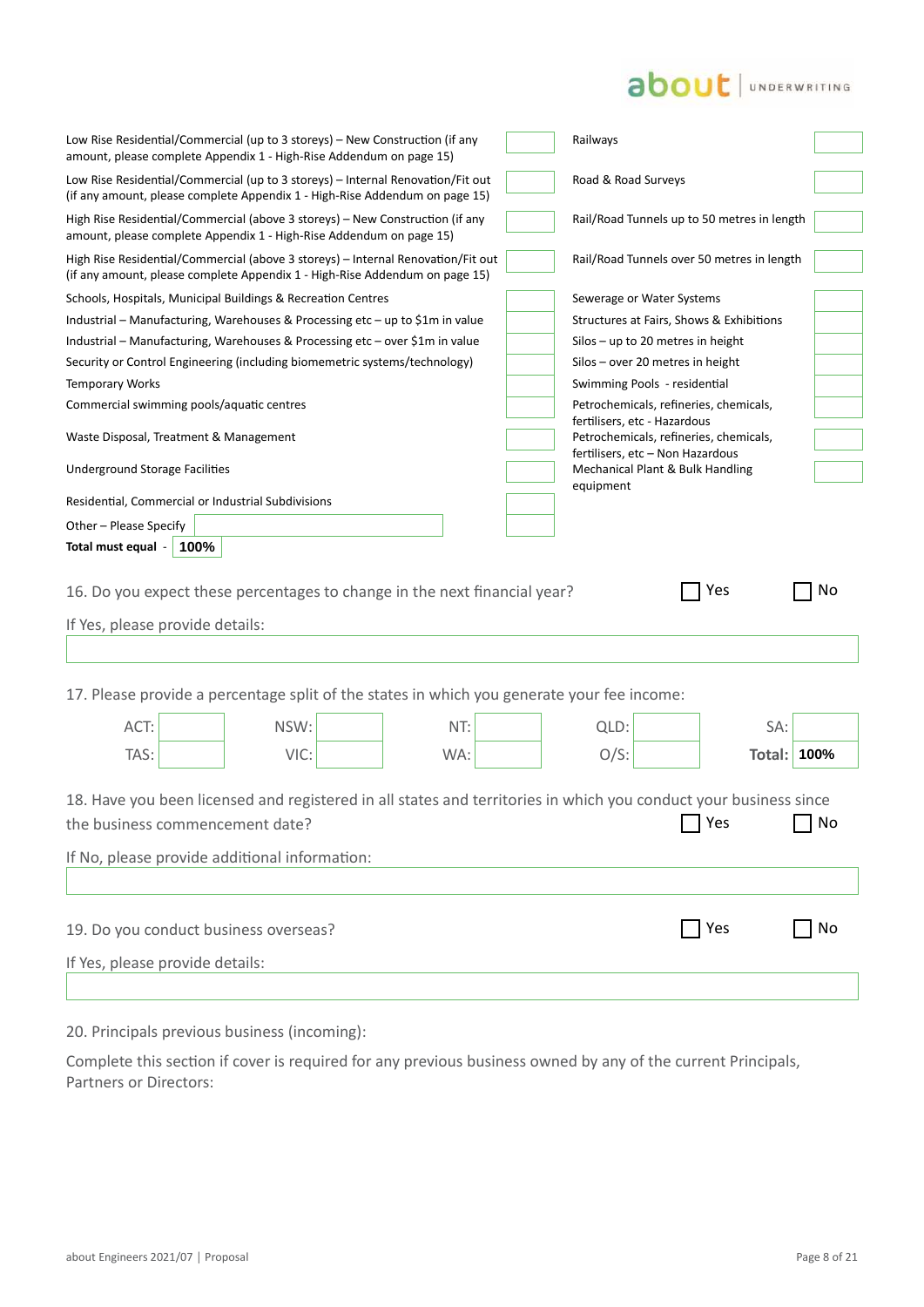

| Name of Principals, Partners or<br><b>Directors</b> | <b>Name of Principals previous</b><br>business | Date the Principal left that business |
|-----------------------------------------------------|------------------------------------------------|---------------------------------------|
|                                                     |                                                |                                       |
|                                                     |                                                |                                       |
|                                                     |                                                |                                       |

21. Retired Partners, Directors and/or Principals:

 $\sqrt{2}$ 

Please provide details of those Partners, Directors or Principals who have retired from the business, including name, date ceased involvement and approximate number of years involved:

| 22. Has the name of your business ever changed or have you ever operated your business under a different<br>corporate entity? If Yes, please provide additional information: | Yes   | No |
|------------------------------------------------------------------------------------------------------------------------------------------------------------------------------|-------|----|
| 23. Has your business amalgamated, merged or acquired any other business or practice? Pes<br>If Yes, please provide additional information:                                  |       | No |
| 24. Is any Principal/Partner/Director associated or connected with any other business?<br>If Yes, please provide details:                                                    | Yes   | No |
| 25. Does any one client represent more than 25% of your annual income?<br>If Yes, please provide additional information:                                                     | Yes   | No |
| 26. Are written reports provided to clients?                                                                                                                                 | Yes   | No |
| If Yes, please provide sample copies along with details of disclaimers used in connection with such reports.                                                                 |       |    |
| 27. Are verbal reports always confirmed in writing?<br>If No, please advise approximate percentage of reports in the last 12 months as verbal reports only:                  | 7 Yes | No |
| 28. Do you have a system in place for reviewing potential clients?                                                                                                           | Yes   | No |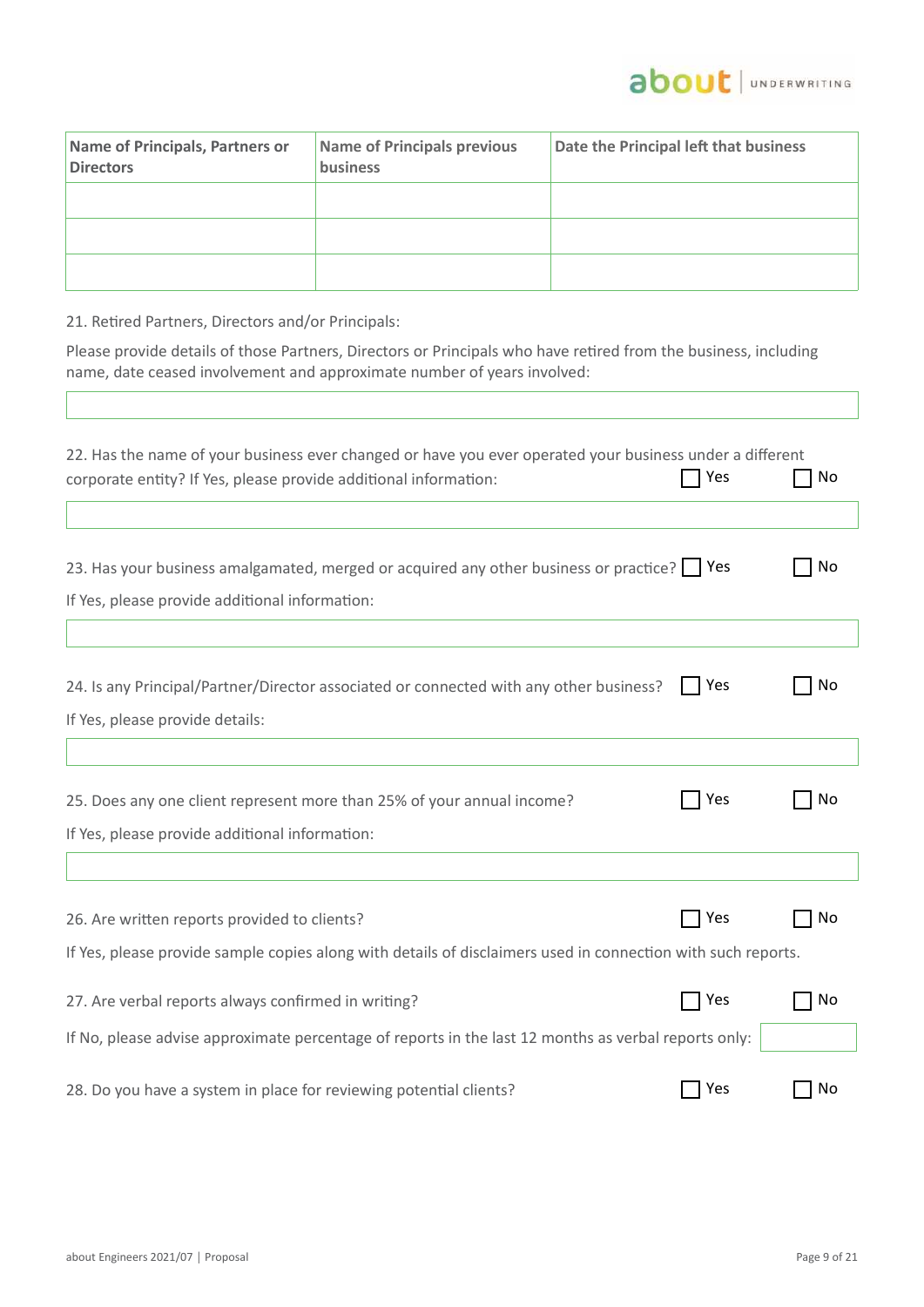about JUNDERWRITING

29. For Sole Traders only:

 $\prod N/A$ 

What arrangements do you have to cover the business or practice during your temporary absence while away on business, leave, sick, etc?

30. Have you or any parent company, subsidiary or other related entity either (i) engaged in, or (ii) have or had a controlling share of an entity engaged in:

| a) | actual construction, fabrication or any form of contracting?                                                                                                                     | Yes | No |
|----|----------------------------------------------------------------------------------------------------------------------------------------------------------------------------------|-----|----|
| b) | real estate development?                                                                                                                                                         | Yes | No |
| C) | the manufacture, sale or distribution of any product or process or patented<br>process?                                                                                          | Yes | No |
|    | If Yes to any of the above, please provide details:                                                                                                                              |     |    |
|    |                                                                                                                                                                                  |     |    |
|    |                                                                                                                                                                                  |     |    |
|    | 31. Are there any Professional Services which you no longer conduct?                                                                                                             | Yes | No |
|    | If "yes", please provide details below including fee income derived from the services, the period in which you<br>conducted the service and why you discontinued providing them: |     |    |
|    |                                                                                                                                                                                  |     |    |

### 32. Please provide a brief description of the 5 largest contracts or projects undertaken during the last 5 years:

| <b>Date Completed</b> | <b>Project Description / Contract</b> | Project Value \$ | Fees / Income \$ |
|-----------------------|---------------------------------------|------------------|------------------|
|                       |                                       |                  |                  |
|                       |                                       |                  |                  |
|                       |                                       |                  |                  |
|                       |                                       |                  |                  |
|                       |                                       |                  |                  |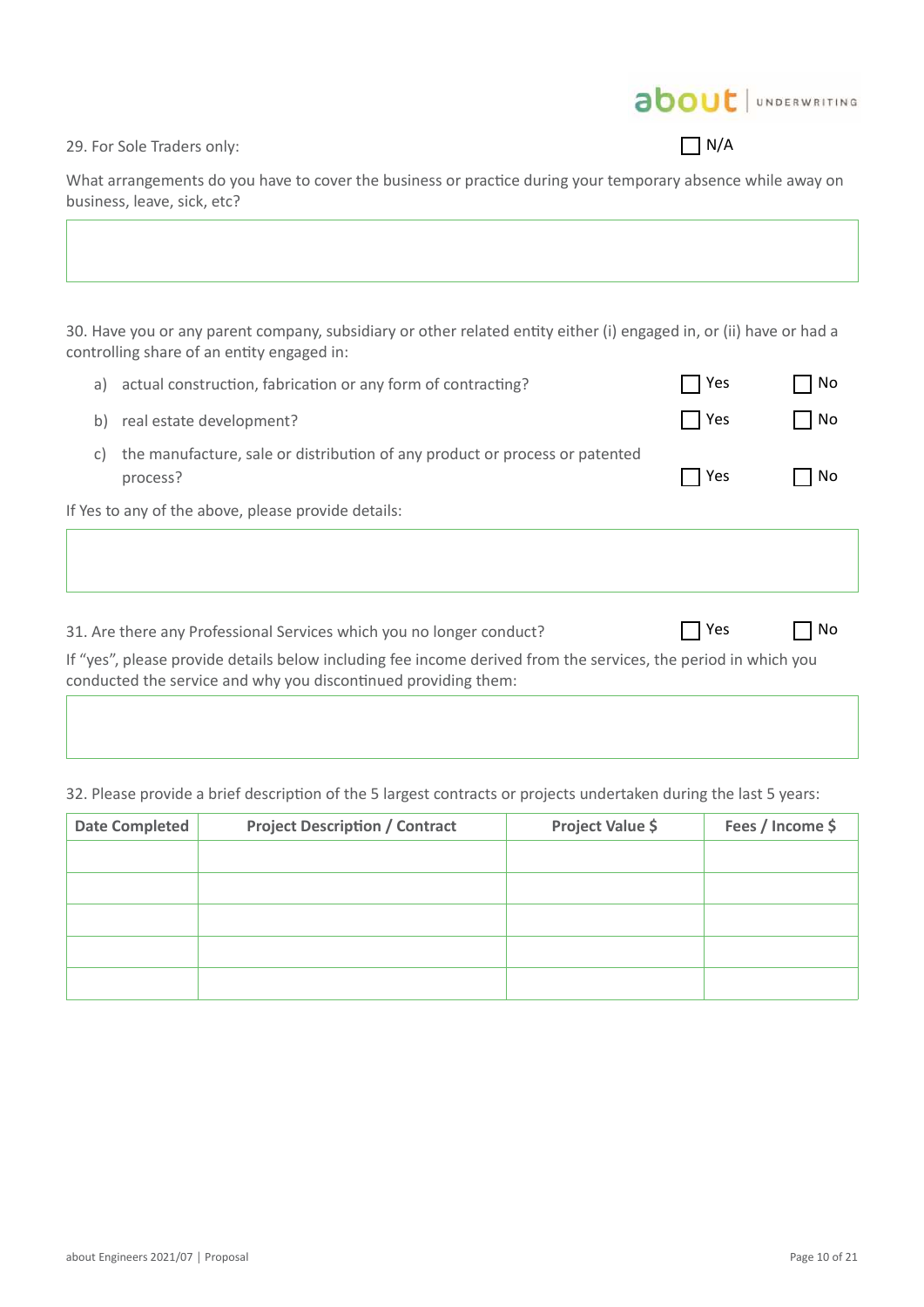## **About your Claims**

## **NB. The following claims questions relate to all matters of all policy sections, ie: Professional Indemnity and General and Products Liability:**

33. After full enquiry of all your employees, has any insurance claim been made against you or your business or that of any principal, partner, director or employee in this or any other business?  $\Box$  Yes  $\Box$  No

If Yes, please provide details:

| Date Notified   Insurer<br>(DD/MM/YYYY) | <b>Description</b> | <b>Amount Paid</b> | Maximum<br><b>Potential Loss</b> | Open | <b>Finalised or Claimant Name</b> |
|-----------------------------------------|--------------------|--------------------|----------------------------------|------|-----------------------------------|
|                                         |                    |                    |                                  |      |                                   |
|                                         |                    |                    |                                  |      |                                   |
|                                         |                    |                    |                                  |      |                                   |
|                                         |                    |                    |                                  |      |                                   |
|                                         |                    |                    |                                  |      |                                   |

| 34. Are you aware of any circumstances or incidents which may result in a claim being made against you or your |            |           |
|----------------------------------------------------------------------------------------------------------------|------------|-----------|
| business or the business of any principal, partner, director or employee?                                      | $\Box$ Yes | $\Box$ No |

If Yes, please provide details of circumstances or incidents:

35. Have you or any of your employees ever been the subject of any disciplinary proceedings or actions for misconduct in a professional respect whilst in this or any other business?  $\Box$  Yes  $\Box$  No

If Yes, please provide details of proceedings or actions:

| 36. Have you, your principals, partners, directors or predecessors in business had insurance declined, cancelled, |            |           |
|-------------------------------------------------------------------------------------------------------------------|------------|-----------|
| refused or had any special terms imposed?                                                                         | $\Box$ Yes | $\Box$ No |

If Yes, please provide details: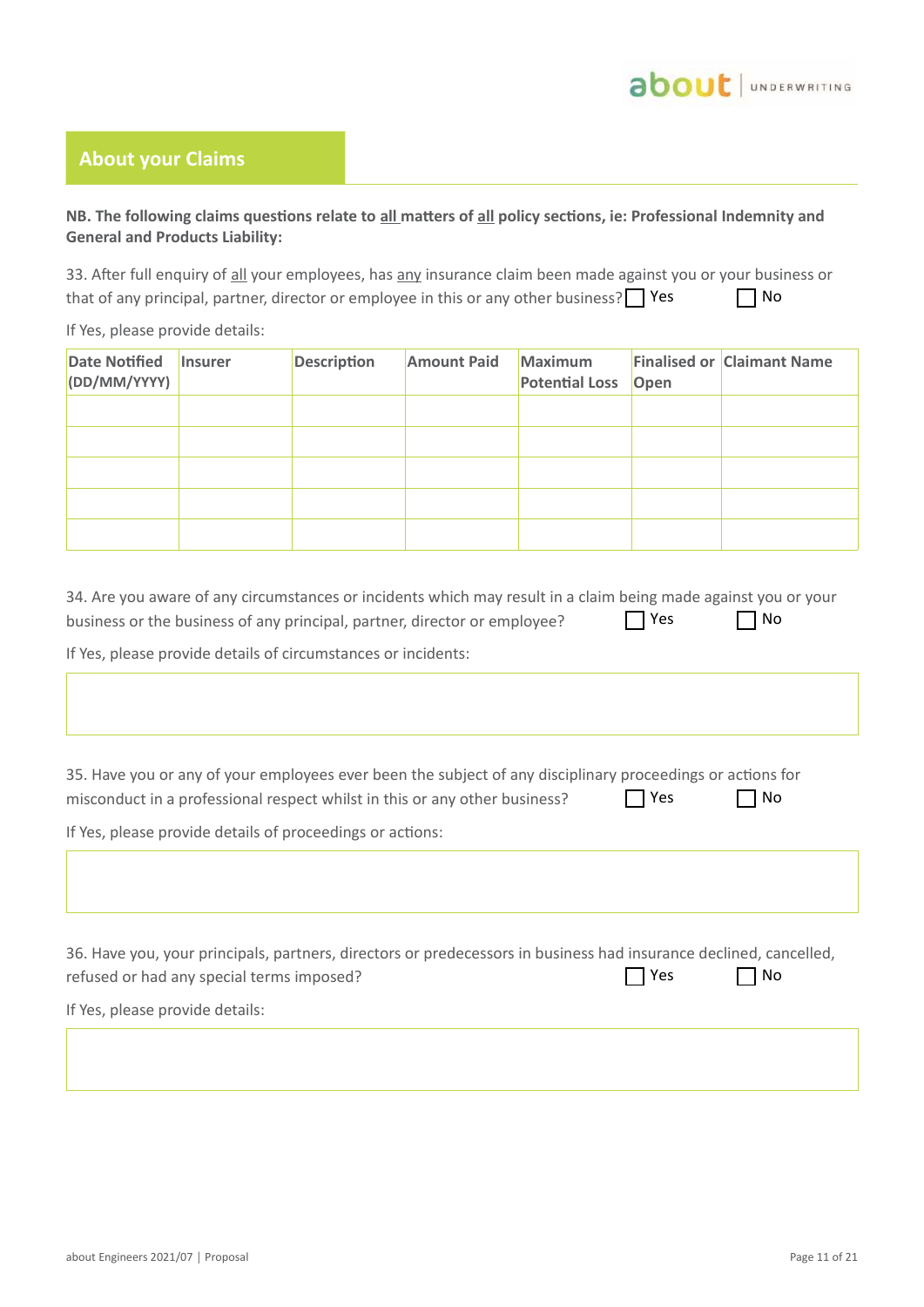## about JUNDERWRITING

## **About your cover**

| 37. Do you currently have Professional Indemnity insurance in force for the activities for which cover is being<br>proposed? |                                         |                       |                           |                                         | Yes                 | No |
|------------------------------------------------------------------------------------------------------------------------------|-----------------------------------------|-----------------------|---------------------------|-----------------------------------------|---------------------|----|
| If Yes, please provide the following details:                                                                                |                                         |                       |                           |                                         |                     |    |
| <b>Insurer</b>                                                                                                               | <b>Renewal Date</b>                     |                       | <b>Limit of Indemnity</b> | <b>Deductible</b>                       | Premium             |    |
|                                                                                                                              |                                         | \$                    |                           | \$                                      | \$                  |    |
| 38. Please select which Limit of Indemnity is required for Professional Indemnity:                                           |                                         |                       |                           |                                         |                     |    |
| \$1,000,000                                                                                                                  | $\sqrt{\frac{1}{2}$ ,000,000            | $\Box$ \$5,000,000    |                           | $\frac{1}{2}$ \$10,000,000 \$20,000,000 | Other $\sqrt{s}$    |    |
| 39. Please select your preferred Deductible for Professional Indemnity:                                                      |                                         |                       |                           |                                         |                     |    |
| \$1,000                                                                                                                      | \$2,500                                 | $\frac{1}{55,000}$    | $\frac{1}{2}$ \$10,000    | \$25,000                                | Other $\sqrt{s}$    |    |
|                                                                                                                              | <b>General and Products Liability</b>   |                       |                           |                                         |                     |    |
| Only complete this section if General and Products Liability cover is required                                               |                                         |                       |                           |                                         |                     |    |
| 40. Do you require a quotation for General and Products Liability insurance?                                                 |                                         |                       |                           |                                         | Yes                 | No |
| If Yes, please complete the following questions:                                                                             |                                         |                       |                           |                                         |                     |    |
| 41. What is your estimated annual turnover (if different to fee income) for the next 12 months?<br>\$                        |                                         |                       |                           |                                         |                     |    |
| 42. What are your estimated annual wages for the next 12 months?<br>\$                                                       |                                         |                       |                           |                                         |                     |    |
| 43. Please select which Limit of Indemnity is required for both General and Products Liability:                              |                                         |                       |                           |                                         |                     |    |
| $\Box$ \$5,000,000                                                                                                           | $\Box$ \$10,000,000 $\Box$ \$20,000,000 |                       |                           |                                         | Other<br> \$        |    |
| 44. Please select your preferred Deductible for General and Products Liability?                                              |                                         |                       |                           |                                         |                     |    |
| $\sqrt{51,000}$                                                                                                              | \$2,500                                 | $\frac{1}{2}$ \$5,000 | $\Box$ \$10,000           | $\bigcap$ \$25,000                      | Other $\frac{1}{3}$ |    |
| <b>Contractors Exposure</b>                                                                                                  |                                         |                       |                           |                                         |                     |    |

45. Please provide the estimated payroll (wages) for contractors, subcontractors and/or labour hire for the upcoming period of insurance: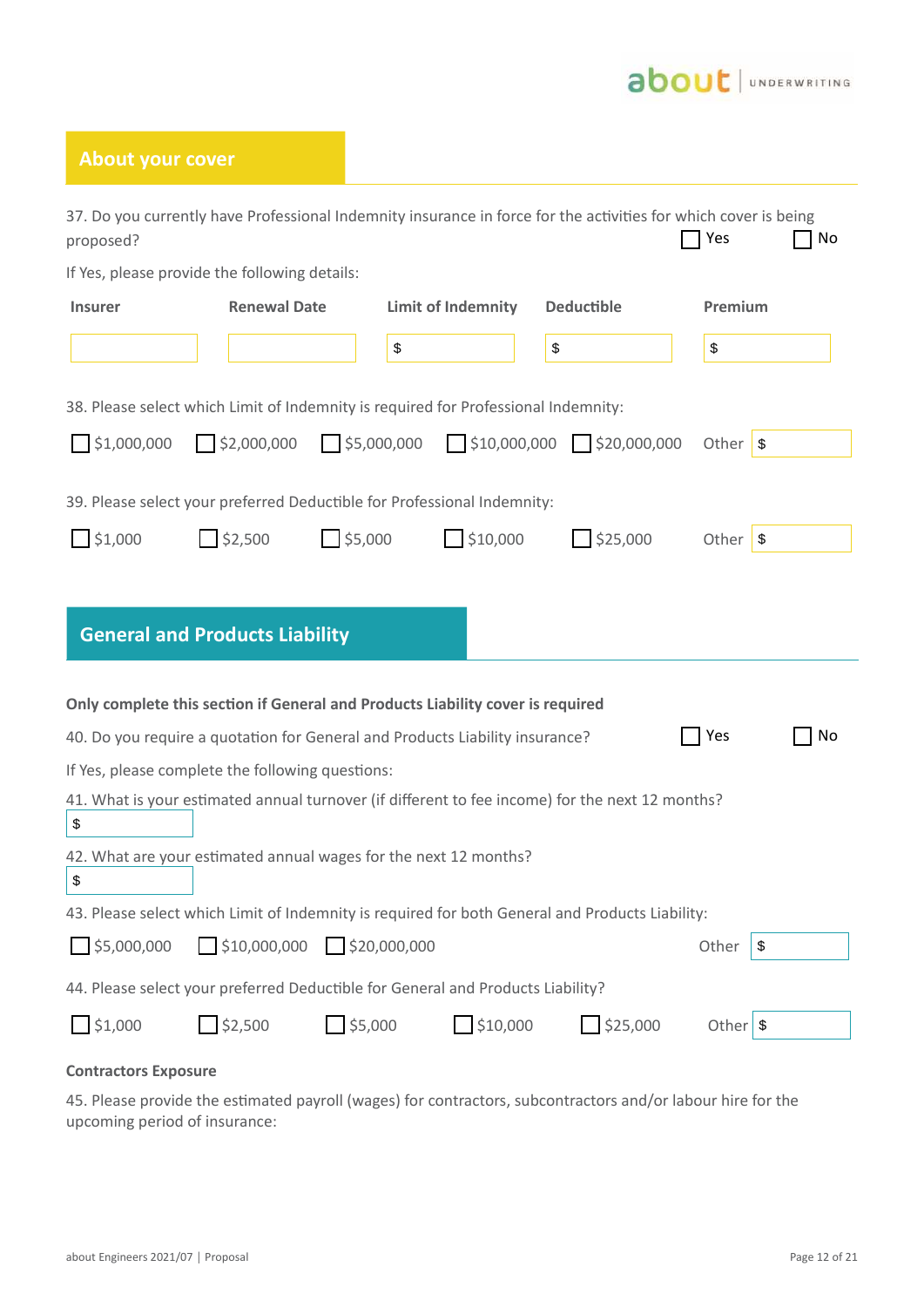

| <b>White Collar:</b>         |                                 |                                                                                                                                                                                               |    |             |                 |    |
|------------------------------|---------------------------------|-----------------------------------------------------------------------------------------------------------------------------------------------------------------------------------------------|----|-------------|-----------------|----|
| Contractors                  | \$                              | Subcontractors                                                                                                                                                                                | \$ | Labour hire | \$              |    |
| <b>Blue Collar:</b>          |                                 |                                                                                                                                                                                               |    |             |                 |    |
| Contractors                  | \$                              | Subcontractors                                                                                                                                                                                | \$ | Labour hire | \$              |    |
|                              |                                 | 46. Please state nature of work carried out by contractors, subcontractors and/or labour hire:                                                                                                |    |             |                 |    |
|                              |                                 | 47. Do you ensure that sub-contractors, contractors and/or labour hire have their own General and Products<br>Liability Insurance in place and request certificate of currencies as evidence? |    |             | Yes             | No |
| <b>Contractual Liability</b> |                                 |                                                                                                                                                                                               |    |             |                 |    |
|                              |                                 | 48. Do you assume any liability under contract or hold harmless other parties under contract?                                                                                                 |    |             |                 |    |
|                              | If Yes, please provide details: |                                                                                                                                                                                               |    |             | $\sqsupset$ Yes | No |
|                              |                                 | 49. Do you engage any in-house legal counsel and/or external legal providers to review contractual agreements?                                                                                |    |             |                 |    |
|                              | If Yes, please provide details: |                                                                                                                                                                                               |    |             | Yes             | No |
|                              |                                 |                                                                                                                                                                                               |    |             |                 |    |
|                              |                                 |                                                                                                                                                                                               |    |             |                 |    |
|                              |                                 | 50. Do you require cover for goods in care, custody or control in excess of \$100,000?                                                                                                        |    |             | Yes             | No |
| a) If Yes, what amount:      |                                 |                                                                                                                                                                                               |    |             |                 |    |
| \$                           |                                 |                                                                                                                                                                                               |    |             |                 |    |
| b) What is it for?           |                                 |                                                                                                                                                                                               |    |             |                 |    |
|                              |                                 |                                                                                                                                                                                               |    |             |                 |    |
|                              |                                 |                                                                                                                                                                                               |    |             | Yes             | No |
|                              |                                 | 51. Do you perform any hands-on/manual type work?                                                                                                                                             |    |             |                 |    |
|                              |                                 | a) If Yes, what percentage of hands-on/manual type work is undertaken:                                                                                                                        |    |             |                 |    |
|                              |                                 |                                                                                                                                                                                               |    |             |                 |    |
|                              |                                 | b) Description of hands-on/manual type work undertaken:                                                                                                                                       |    |             |                 |    |
|                              |                                 |                                                                                                                                                                                               |    |             |                 |    |
|                              |                                 | 52. Do you engage in construction, manufacture, installation, erection or assembly?                                                                                                           |    |             | Yes             | No |
|                              | If Yes, please provide details: |                                                                                                                                                                                               |    |             |                 |    |
|                              |                                 |                                                                                                                                                                                               |    |             |                 |    |
| questions:                   |                                 | 53. If you are involved in Project Management and/or Construction Management please respond to the following                                                                                  |    |             |                 |    |
|                              |                                 | a) Are you responsible for directing personnel on a construction site/project?                                                                                                                |    |             | Yes             | No |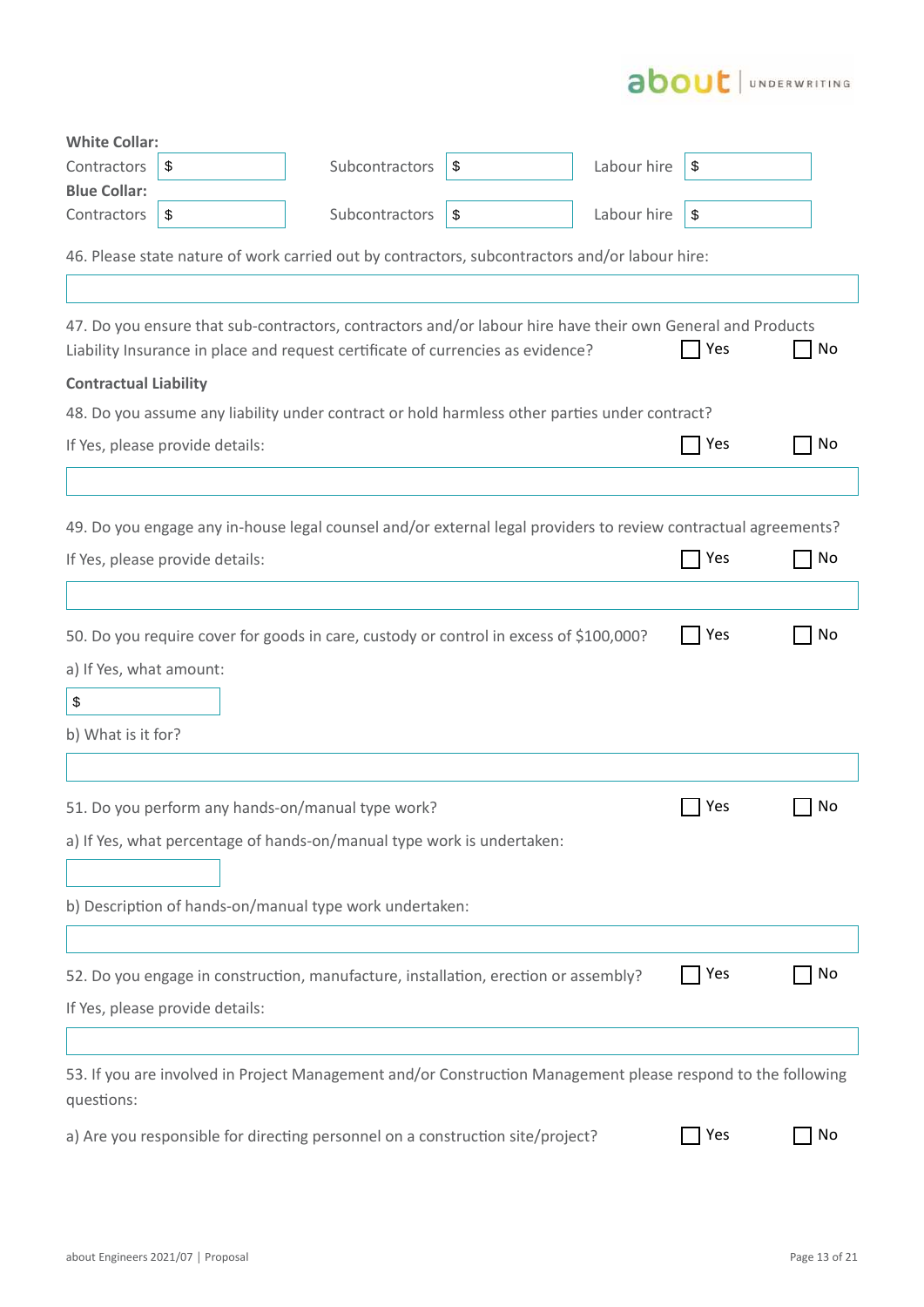| b) Are you responsible for Occupational Health & Safety on a construction site/project? $\Box$ Yes                                            |                                                                                           |                                  |                                                     | No |
|-----------------------------------------------------------------------------------------------------------------------------------------------|-------------------------------------------------------------------------------------------|----------------------------------|-----------------------------------------------------|----|
| 54. Is any work performed on any escalator or lifting machinery including passenger/goods lifts, forklifts,<br>escalators, hoists and cranes? |                                                                                           |                                  | Yes                                                 | No |
| 55. Is any work performed away from your premises?                                                                                            |                                                                                           |                                  | Yes                                                 | No |
| If Yes, please provide percentage details:                                                                                                    |                                                                                           |                                  |                                                     |    |
| 56. Is any welding or hotwork undertaken?                                                                                                     |                                                                                           |                                  | Yes                                                 | No |
| If Yes, please advise if you follow the applicable Australian Standard AS 1674.1 - 1997 Safety in welding and allied<br>processes Part 1?     |                                                                                           |                                  | Yes                                                 | No |
| 57. Is any of the following work undertaken?                                                                                                  |                                                                                           |                                  | Yes                                                 | No |
| Airside<br>$\bullet$<br>Demolition<br>$\bullet$<br>Explosives<br>$\bullet$<br>Offshore<br>$\bullet$<br>If Yes, please provide details:        | On-hiring own labour<br>۰<br><b>Pipelines</b><br>۰<br>Plant hire<br>۰<br>Power lines<br>۰ | Rail<br>۰<br>$\bullet$<br>۰<br>۰ | Scaffolding<br>Underground<br>Vegetation management |    |
|                                                                                                                                               |                                                                                           |                                  |                                                     |    |

## **Additional Information:**

If insufficient space to complete questions, please provide at this section: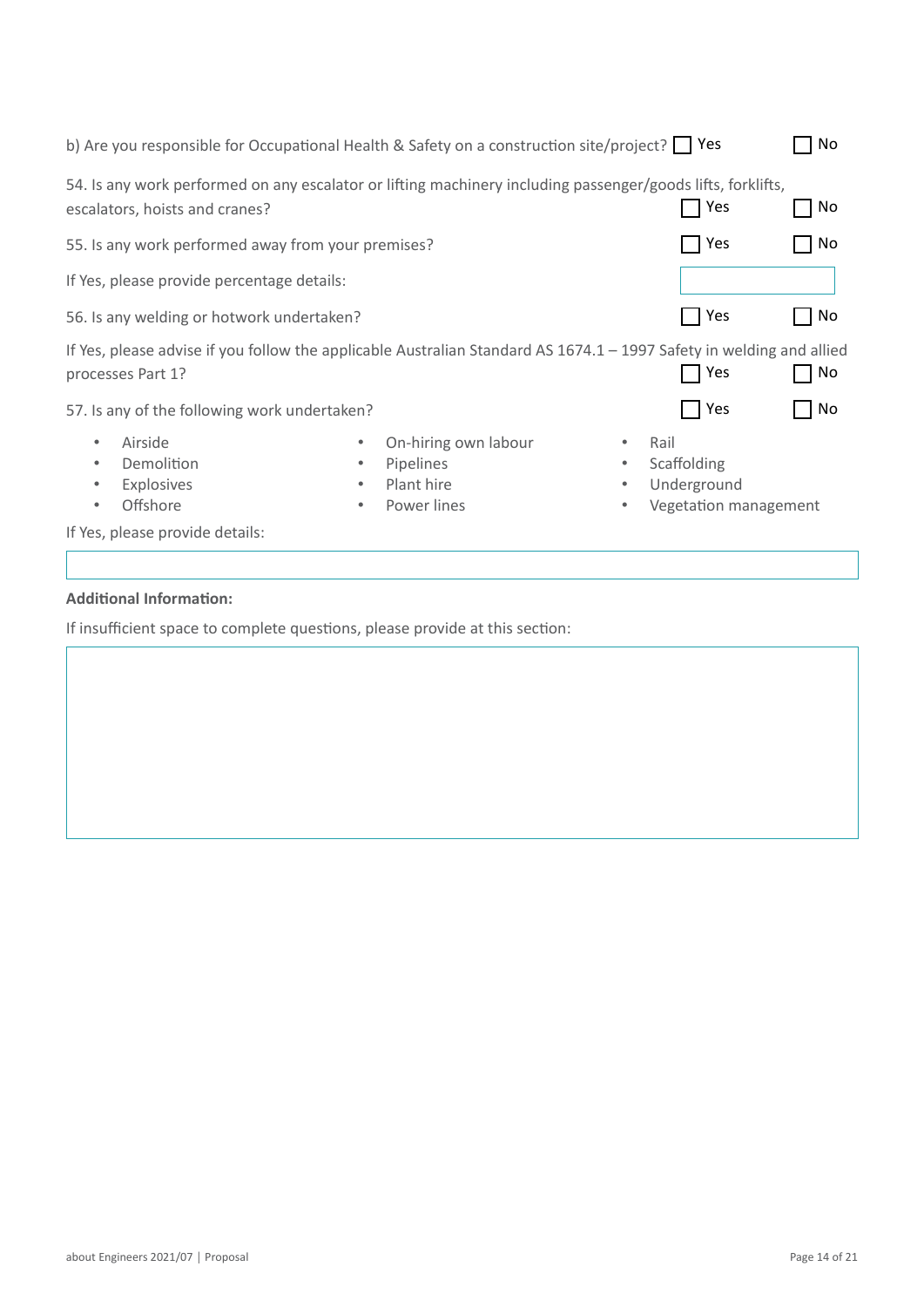## **APPENDIX 1 - HIGH RISE ADDENDUM**

Do you conduct any work on projects above 3 storeys in height?

| Υρς | N <sub>0</sub> |
|-----|----------------|
|     |                |

If yes, please provide details of the 5 largest projects or contracts undertaken during the last 5 years.

For the purposes of this Addendum, the assessment of the number of storeys begins at and includes the ground floor. Basements should not be included in the number of storeys.

#### **Project 1**

| Date Started:                                                                                         | Date Completed: |  |
|-------------------------------------------------------------------------------------------------------|-----------------|--|
| Location of the project, including<br>State/Territory:                                                |                 |  |
| Scope of services undertaken by<br>You, including whether You<br>provided any certification services: |                 |  |
| Total Project Value \$:                                                                               | \$              |  |
| Your Fees / Income \$:                                                                                | \$              |  |
| Number of storeys:                                                                                    |                 |  |
| Nature of the project - e.g. mixed<br>use residential, commercial etc:                                |                 |  |
| Are there known issues with the<br>Professional Services provided or<br>the project generally:        |                 |  |
| Any additional comments:                                                                              |                 |  |

### **Project 2**

| Date Started:                                                                                         | Date Completed: |  |
|-------------------------------------------------------------------------------------------------------|-----------------|--|
| Location of the project, including<br>State/Territory:                                                |                 |  |
| Scope of services undertaken by<br>You, including whether You<br>provided any certification services: |                 |  |
| Total Project Value \$:                                                                               | \$              |  |
| Your Fees / Income \$:                                                                                | \$              |  |
| Number of storeys:                                                                                    |                 |  |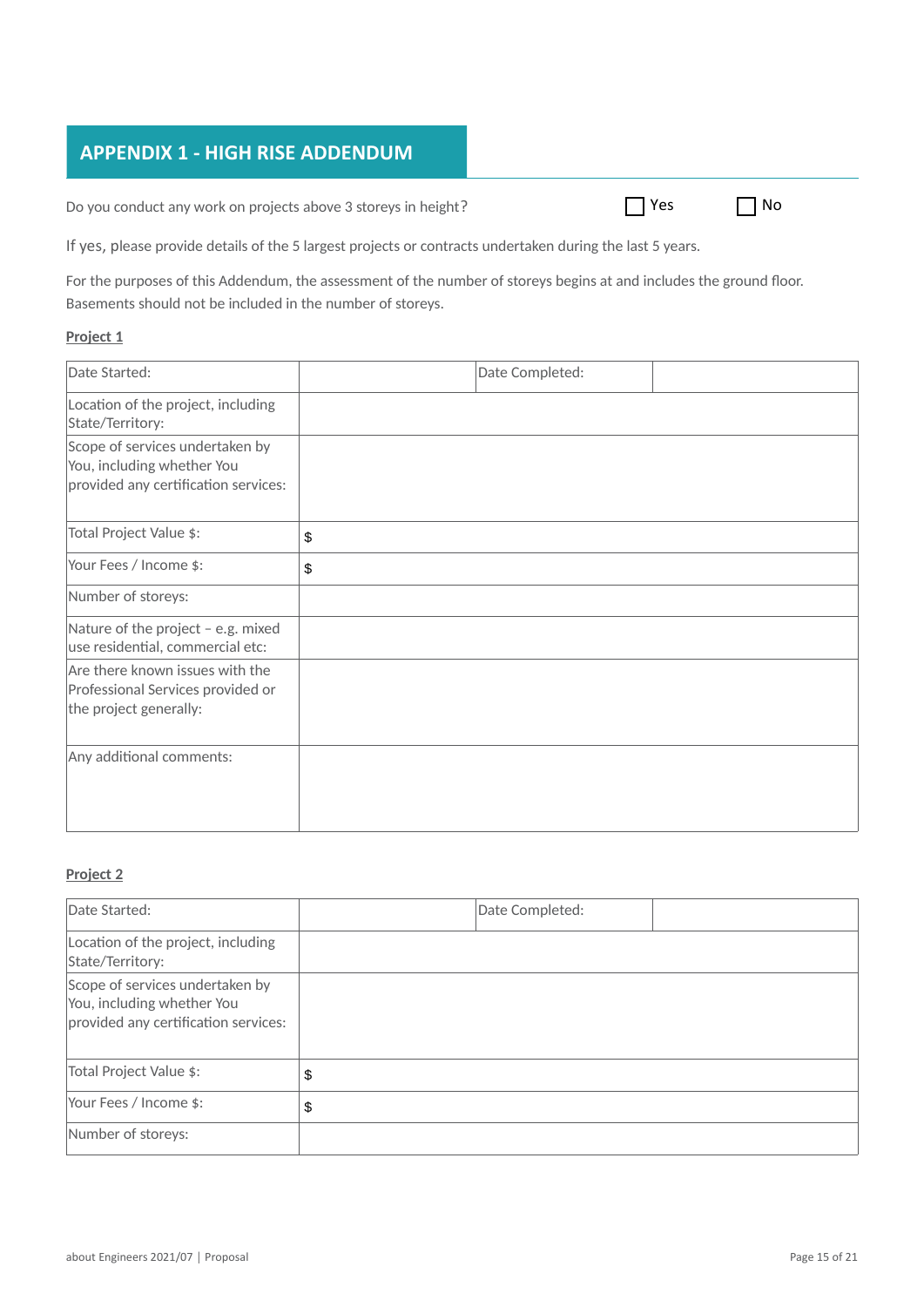| Nature of the project - e.g. mixed<br>use residential, commercial etc:                         |  |
|------------------------------------------------------------------------------------------------|--|
| Are there known issues with the<br>Professional Services provided or<br>the project generally: |  |
| Any additional comments:                                                                       |  |

### **Project 3**

| Date Started:                                                                                         | Date Completed: |  |
|-------------------------------------------------------------------------------------------------------|-----------------|--|
| Location of the project, including<br>State/Territory:                                                |                 |  |
| Scope of services undertaken by<br>You, including whether You<br>provided any certification services: |                 |  |
| Total Project Value \$:                                                                               | \$              |  |
| Your Fees / Income \$:                                                                                | \$              |  |
| Number of storeys:                                                                                    |                 |  |
| Nature of the project - e.g. mixed<br>use residential, commercial etc:                                |                 |  |
| Are there known issues with the<br>Professional Services provided or<br>the project generally:        |                 |  |
| Any additional comments:                                                                              |                 |  |

### **Project 4**

| Date Started:                                                                                         | Date Completed: |  |
|-------------------------------------------------------------------------------------------------------|-----------------|--|
| Location of the project, including<br>State/Territory:                                                |                 |  |
| Scope of services undertaken by<br>You, including whether You<br>provided any certification services: |                 |  |
| Total Project Value \$:                                                                               | \$              |  |
| Your Fees / Income \$:                                                                                | \$              |  |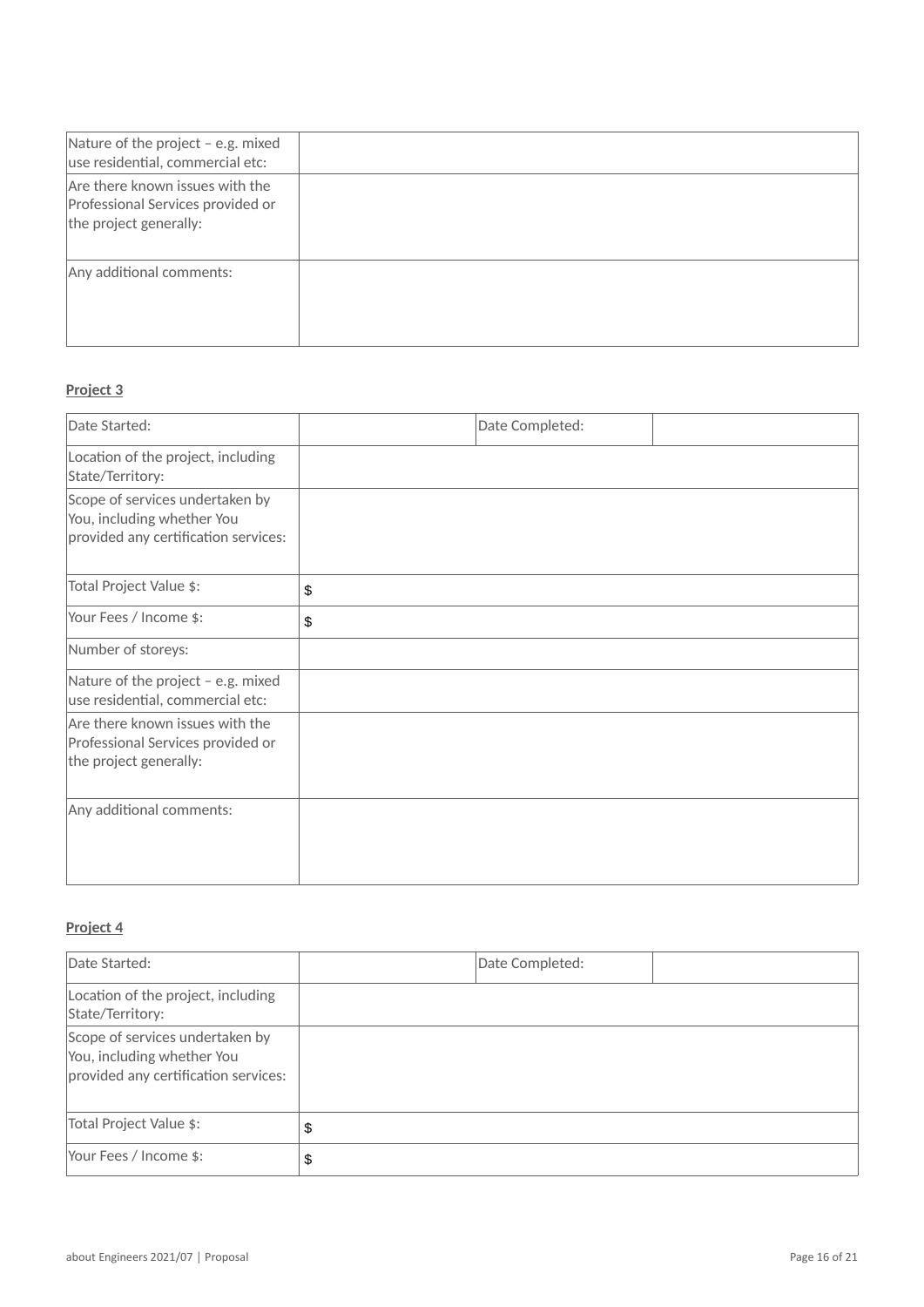| Number of storeys:                                                                             |  |
|------------------------------------------------------------------------------------------------|--|
| Nature of the project - e.g. mixed<br>use residential, commercial etc:                         |  |
| Are there known issues with the<br>Professional Services provided or<br>the project generally: |  |
| Any additional comments:                                                                       |  |

## **Project 5**

| Date Started:                                                                                         | Date Completed: |  |
|-------------------------------------------------------------------------------------------------------|-----------------|--|
| Location of the project, including<br>State/Territory:                                                |                 |  |
| Scope of services undertaken by<br>You, including whether You<br>provided any certification services: |                 |  |
| Total Project Value \$:                                                                               | \$              |  |
| Your Fees / Income \$:                                                                                | \$              |  |
| Number of storeys:                                                                                    |                 |  |
| Nature of the project - e.g. mixed<br>use residential, commercial etc:                                |                 |  |
| Are there known issues with the<br>Professional Services provided or<br>the project generally:        |                 |  |
| Any additional comments:                                                                              |                 |  |

Are you aware of any other issues generally with respect to any projects are above 3 storeys in height?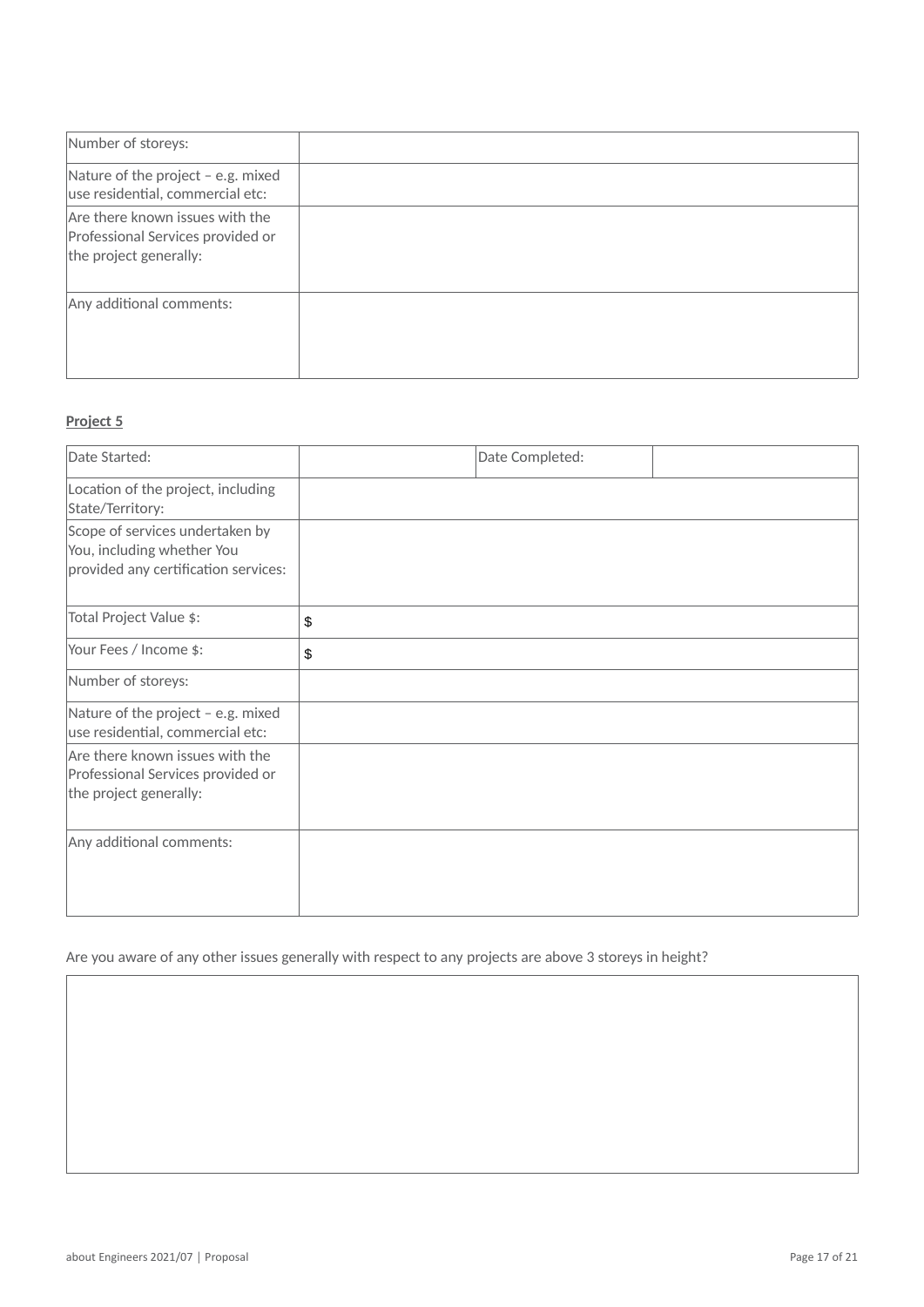## **APPENDIX 2 - CLADDING ADDENDUM**

Please complete this Cladding Addendum.

#### Definitions

External Cladding means aluminum composite panels with a polyethylene core used for the purpose of external classing (this does not include aluminum composite panels used as an "attachment" as defined by the Building Code of Australia).

Such aluminum composite panels include, but are not limited to, panels supplied by the following companies:

- ALCUBOND ™
- ALCUBEST ™
- ALPOLIC ™
- VITRABOND

**Professional Services** means the following services provided by you, or on your behalf by a sub-contractor or consultant:

- a. Design
- b. Drafting
- c. Technical calculation
- d. Technical specification
- e. Feasibility studies
- f. Programming and time flow management
- g. Quantity surveying
- h. Surveying
- i. Technical advice
- j. Inspection
- k. Project management and construction management
- l. Certification
- m. Any other architectural or engineering service.
- 58. Please confirm that you understand and acknowledge the specific important notice below before completing the rest of this addendum ■ Yes ■ No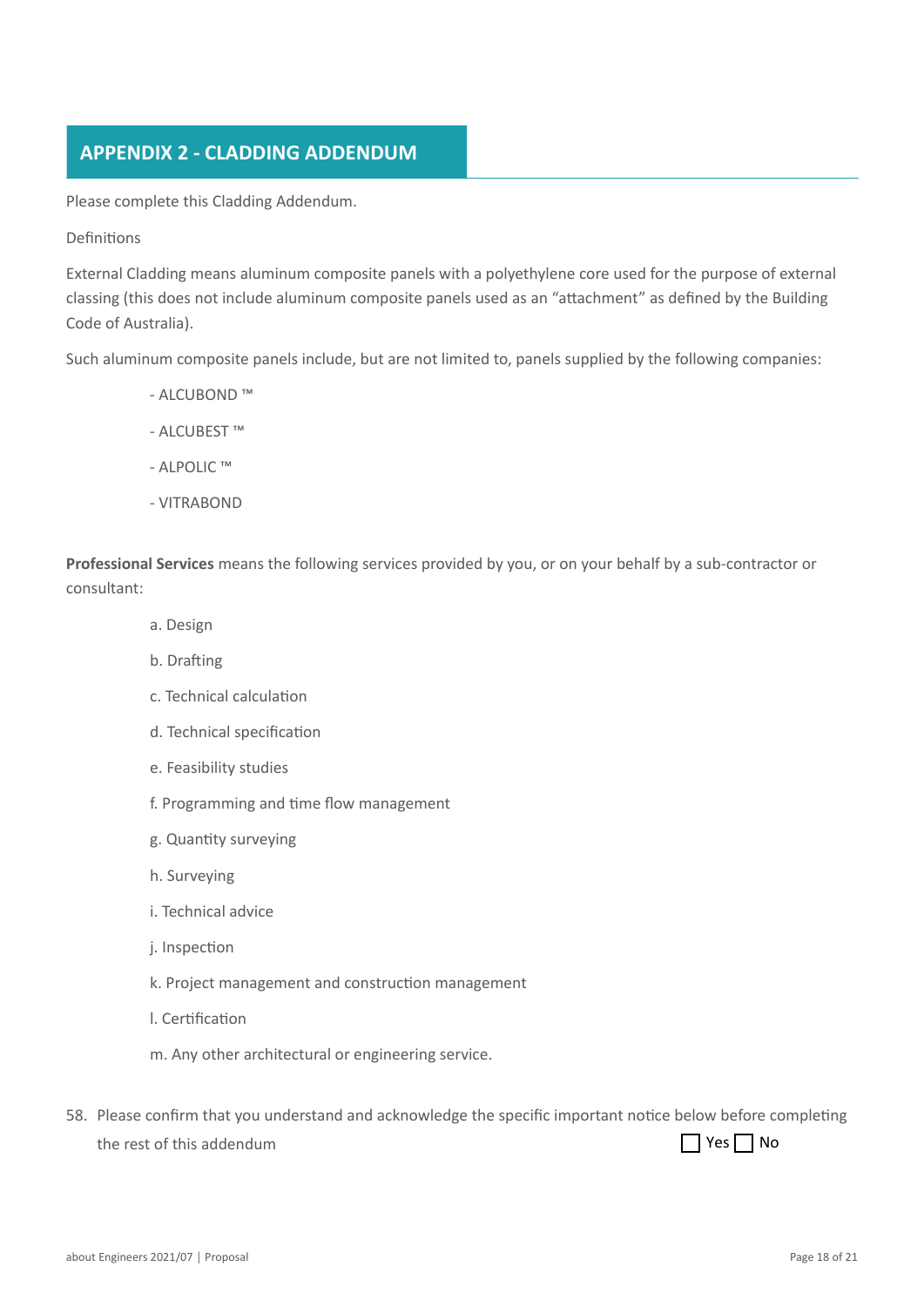#### **IMPORTANT NOTICE**

Claims alleging negligence, breach of contract or breach of regulatory requirements may be made against you for up to ten years following completion of a building.

Building audits are currently being conducted in Victoria, and certain other states, which are retrospectively assessing whether External Cladding meets the performance requirement of the Building Code of Australia.

This questionnaire is intended to assist About Underwriting understand:

- Your exposure to the risk of claims arising in relation to External Cladding from Professional Services conducted by you in the last 10 years; and
- Professional Services you anticipate conducting in the next 18 months, in relation to External Cladding that may create future exposure to claims.

We will use this information to determine whether to offer you insurance and, if so, on what terms. The answers you provide below are relevant to our decision whether or not to underwrite the risk.

If you make a representation or fail to disclose relevant information then About Underwriting's liability in respect of a claim may be reduced to the amount that would place About Underwriting in the same position it would have been if the misrepresentation had not been made or the failure to disclose had not occurred. If the misrepresentation or failure to disclose was fraudulent then this may avoid the contract entirely as if the insurance had never been in place.

|                            | 59. Have you in the last ten years provided Professional Service for any of the following types of projects that |
|----------------------------|------------------------------------------------------------------------------------------------------------------|
| involve External Cladding? |                                                                                                                  |

- a. Residential buildings with multiple occupancy (more than 3 storeys in height)  $\Box$  Yes  $\Box$  No
- b. Buildings of public nature (more than 3 storeys in height)
- c. Office buildings used for professional or commercial purposes (more than 4 storeys in height).

|  |  | Nn |
|--|--|----|
|--|--|----|

 $\Box$  Yes  $\Box$  No

If Yes, please provide additional details:

60. Do you anticipate providing Professional Services for any of the following projects that involves External Cladding in the next 18 months?

|  |  |  |  |  | a. Residential buildings with multiple occupancy (more than 3 storeys in height) |  |  |  |  |
|--|--|--|--|--|----------------------------------------------------------------------------------|--|--|--|--|
|--|--|--|--|--|----------------------------------------------------------------------------------|--|--|--|--|

| $\Box$ Yes $\Box$ No |  |
|----------------------|--|
| $\Box$ Yes $\Box$ No |  |

b. Buildings of public nature (more than 3 storeys in height)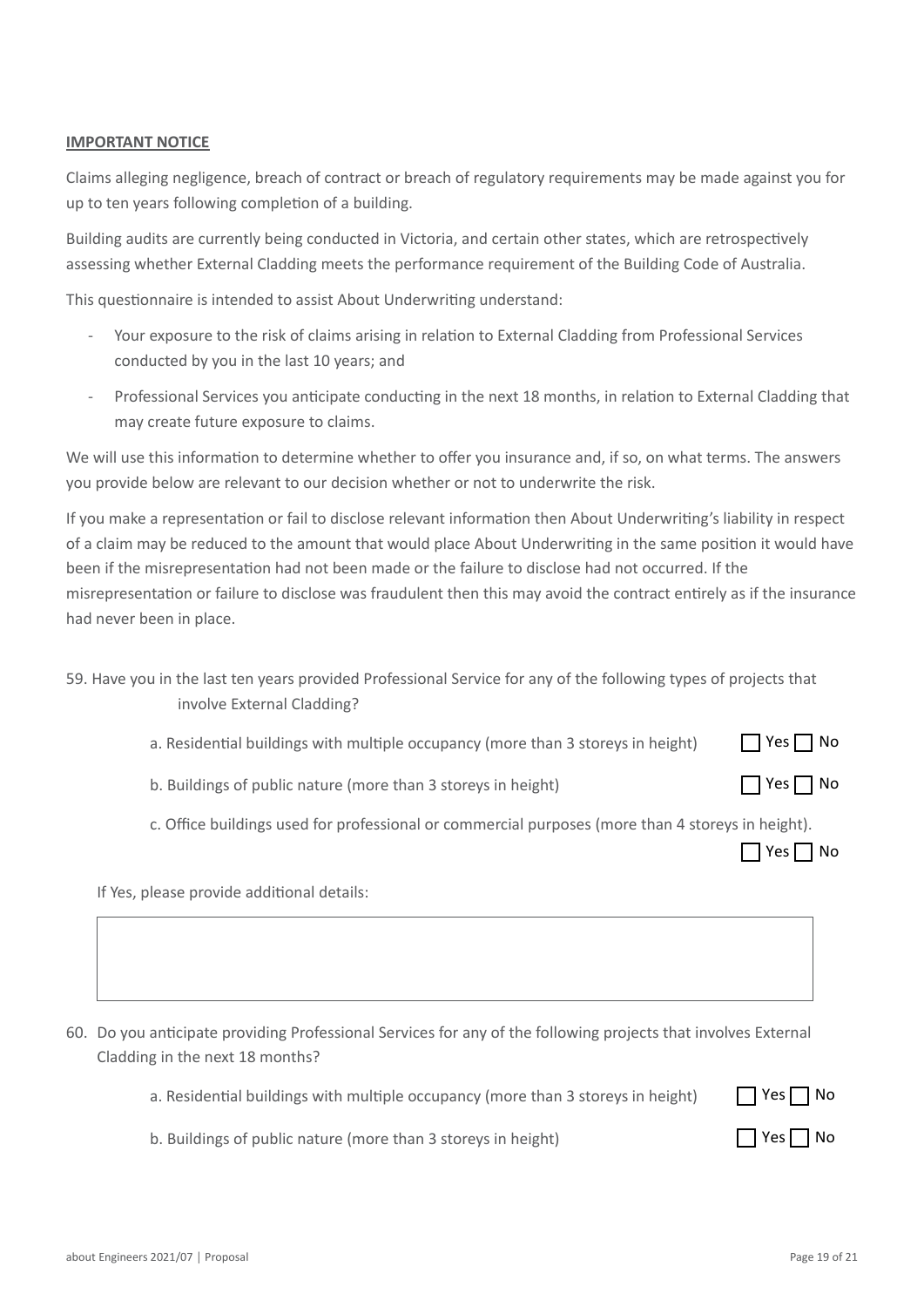## c. Office buildings used for professional or commercial purposes (more than 4 storeys in height).

If Yes, please provide additional details:

61. Please provide the following more specific details of all projects that would qualify your answer in Q5 and Q6 above:

## **ALL EXTERNAL CLADDING PROJECTS LISTED:**

| Name and Address of<br>project/contract | Your Role | Completion<br>Date | <b>Total Contract</b><br>Value | Cost of<br>Cladding<br>Component | Does the Building<br>have internal<br>sprinkler systems? |
|-----------------------------------------|-----------|--------------------|--------------------------------|----------------------------------|----------------------------------------------------------|
|                                         |           |                    |                                |                                  | $\Box$ Yes $\Box$ No                                     |
|                                         |           |                    |                                |                                  | $\Box$ Yes $\Box$ No                                     |
|                                         |           |                    |                                |                                  | $\Box$ Yes $\Box$ No                                     |
|                                         |           |                    |                                |                                  | $\Box$ Yes $\Box$ No                                     |
|                                         |           |                    |                                |                                  | $\Box$ Yes $\Box$ No                                     |

- 62. Did the External Cladding for all of the projects or contracts details in Q7 above meet the requirement of the Building Code of Australia at the time of the Project or Contract completion?  $\Box$  Yes  $\Box$  No
- 63. Do you still consider the External Cladding for all the projects or contracts detailed in Question 7 meet the requirements of the Building Code of Australia, given the recent guidance provided on the subject by the relevant regulators following the Lacrosse Fire in Melbourne?  $\Box$  Yes  $\Box$  No

Please provide any additional information or expand on your answers below:

 $\Box$  Yes  $\Box$  No